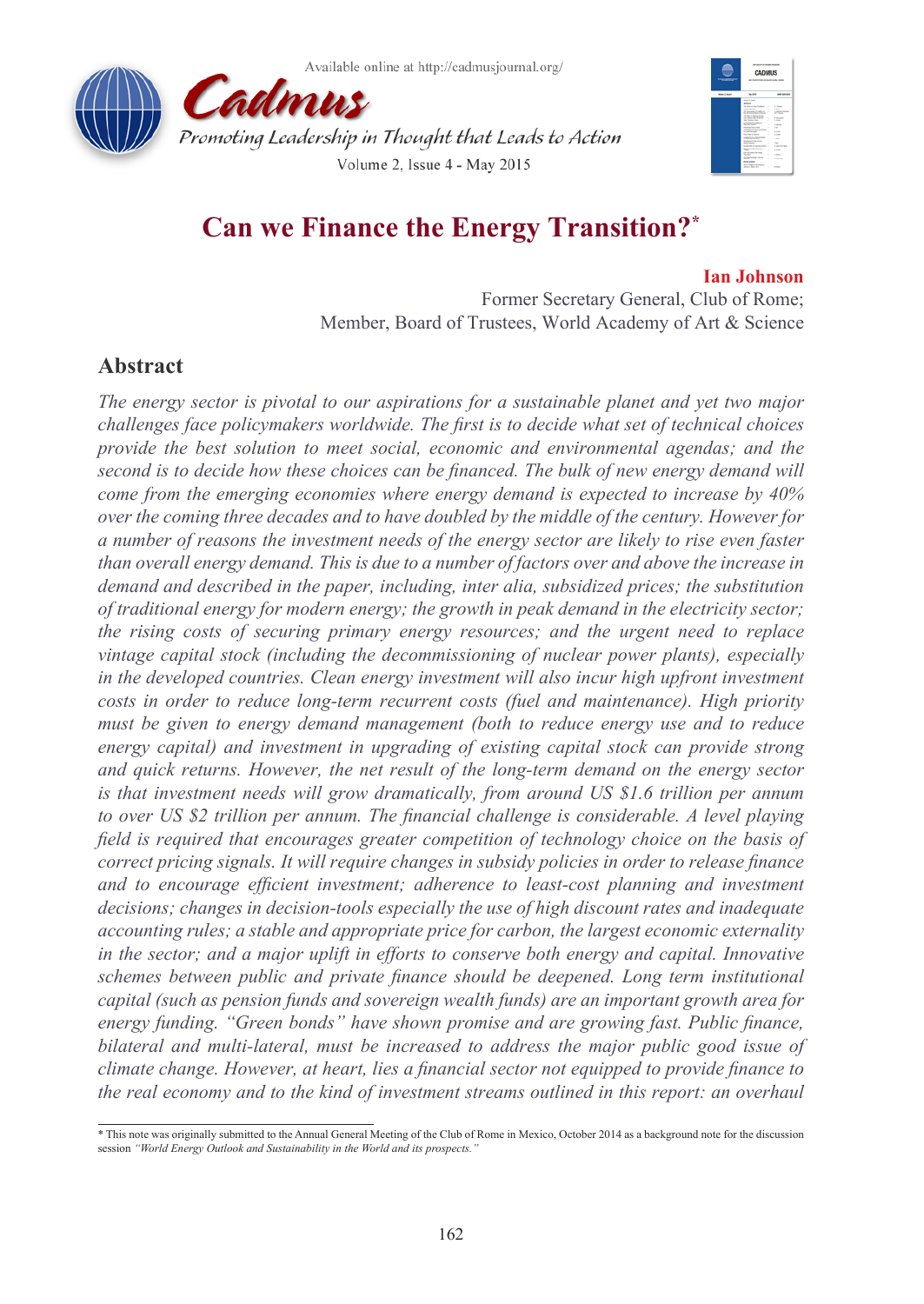*of the global financial sector must underwrite any of the specific financing efforts proposed in this paper.*

# **1. Background**

**1.1.** The energy sector (together with its sister sector, food and agriculture) remains pivotal to the future sustainability of the planet. Energy is required for all walks of life in all countries and by all people. It is also central to concerns about local health and safety as well as environmental concerns, especially global climate change.

**1.2.** All governments have an expressed desire to provide their citizens with clean, affordable and modern sources of energy. In doing so there are two essential and interconnected challenges facing policymakers. The *first* is what technical choices make the most sense from a social, economic and ecological point of view. The *second* is how (and indeed whether) the choices made can be financed in a manner that is feasible and fiscally prudent.

**1.3.** This paper explores both challenges and, while recognizing that technical choice is also a function of cost, notes that the financing challenge may be significantly more challenging than many realize and that, as a result, sub-optimal technical solutions may well result. It suggests that a major effort is required over the coming two decades to create the fiscal space for a major boost to energy investment on the one hand but also to place energy demand management as a much higher priority activity than it currently receives.

**1.4.** This note pays special attention to the electricity sector as the sector likely to be most influential in driving energy policy; in curtailing demand; and as the sector that will require the bulk of capital investment over the coming decades.

# **2. Global Primary Energy Resource Demand**

**2.1.** Estimates vary with regard to the growth in energy demand but plausible scenarios suggest that a continuation of energy demand is likely. The past three decades have witnessed a doubling of energy demand, roughly in line with GDP growth. The current energy balance of primary energy consumption is broadly as follows: 78% fossil fuels (with oil at 33%, 21% natural gas and 24% coal); 5 to 6% from nuclear fuels; 17% from hydro resources (and other renewable energy resources) and the remainder 11% from biomass.<sup>\*</sup>

**2.2.** There is a broad consensus on the likely trajectory of energy demand over the coming three or so decades. Most analysts predict around a 1.6% per annum increase in primary energy through to 2030 (a 36% to 40% increase) and a somewhat slower rise thereafter. This, in turn, implies a doubling of primary energy demand by 2030 and a trebling of demand by the middle of the century.

**2.3.** The main drivers of energy demand are:

<sup>\*</sup> There are many studies of current global energy consumption but most are within the ranges quoted in this note. See Gian Paolo Beretta "World Energy Consumption and Resources: an outlook for the rest of the century" Dipartiemento di Ingenehneria Meccanica, Universita di Brescia. Also International Energy Agency, "World Energy Outlook"; and IIASA: "Global Energy Assessment". All are broadly consistent and for purposes of this note broad orders of magnitude rather than precision are in order.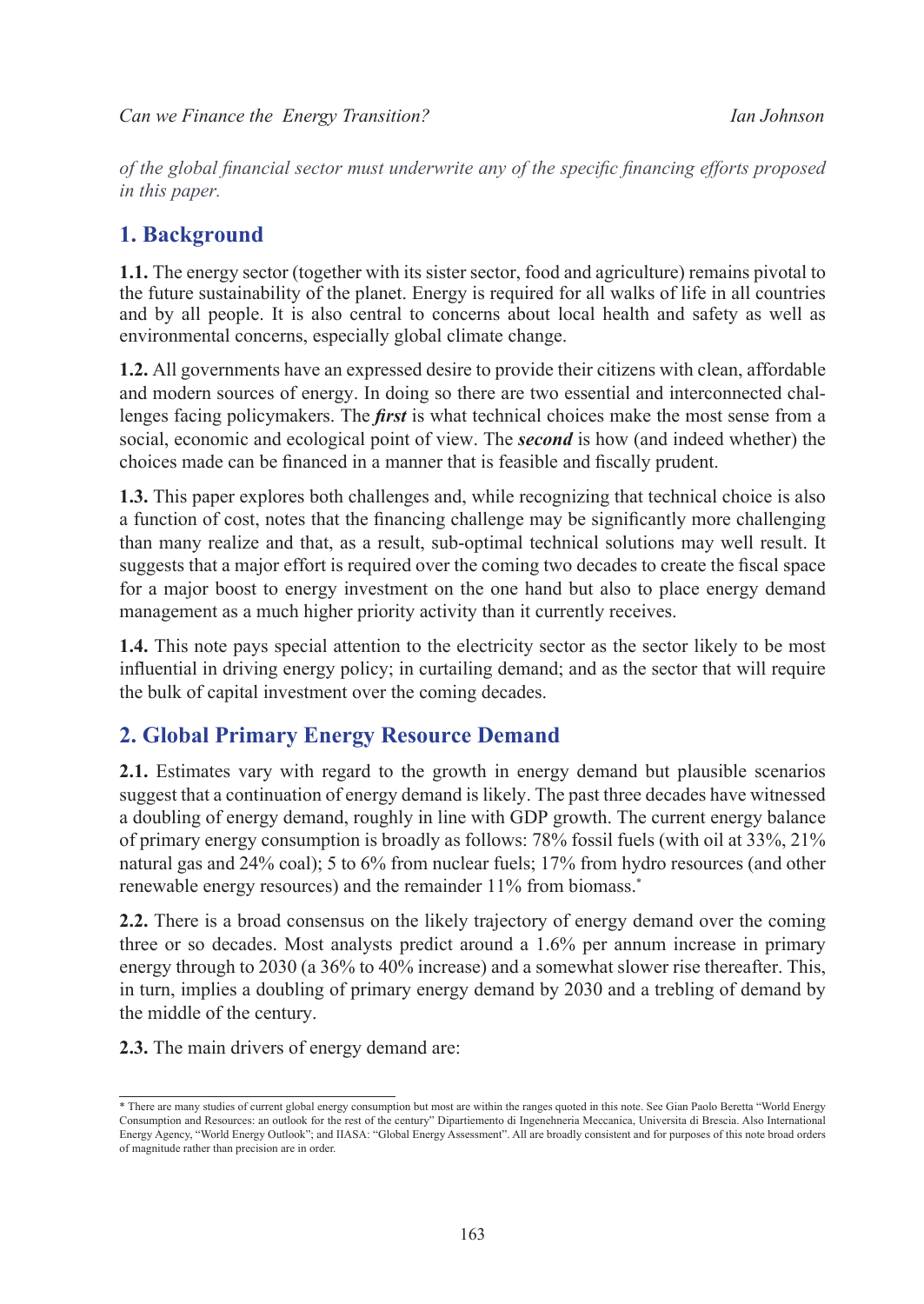- Population and demographic shifts with some 1.5 billion or so added to the global population (mainly from non-OECD countries) by 2030 and a large scale migration to urban areas.
- Income growth and the distribution of income: GDP growth is anticipated to double through 2030 with a growing middle income class with increased energy needs. Structural changes within the global economy will also have an effect.

**2.4.** What is of vital importance is the fact that all projections note that almost all of the energy consumption growth in that period will be in non-OECD countries (between 90% and 95% by most estimates)\* . Energy consumption in OECD countries is expected to grow but at a slower rate and, depending upon the nature of energy demand measures, could plateau or fall slightly. What is also of importance is that primary energy utilized to generate electricity is expected to grow at faster rates than energy overall. This, in part, reflects the need to provide those, currently underserved, with clean energy.

**2.5.** Such estimates provide a useful benchmark against which policies on energy demand management; on the energy transition from traditional to modern energy sources; and on investment strategies can be formulated. There is considerable uncertainty around growth projections and energy demand is highly sensitive to income.† On the other hand from a strategic and global viewpoint general directions and understanding of choices are as important as reaching out for precision. There is no doubt energy needs will grow and under almost all plausible scenarios complex choices await the analyst and decision-maker.

**2.6.** If uncertainty pervades our understanding of overall energy demand it is also reflected in policies towards technical choice and fuel use. The past one hundred and fifty years have witnessed major economic, social and technological progress on the basis of fossil fuel based energy followed some sixty years ago by the promise of low cost nuclear energy. The present period is one of important inflection with regard to energy choice. New factors relating to shifting paradigms on investment and recurrent costs; the rising costs of fossil fuels; and the imperative of dealing with local and global environmental impacts have reshaped the debate and, indeed, investment strategies.

# **3. Global Energy Investment**

**3.1.** While there is a clear link between the overall demand for energy resources and the required investment resources they do not perfectly co-vary. The demand for investment needs in the energy sector will be driven by a number of factors:

- i. Overall growth in energy demand;
- ii. The fundamental role of energy pricing;
- iii. The level and pace of substitution of traditional energy for modern clean energy;

<sup>\*</sup> In all scenarios the Asia and Pacific region dominates in terms of expected future energy consumption.

<sup>†</sup> An article in the *The Economist* magazine (September 2014) noted that economic growth in many rapidly emerging economies had stalled and may rise at lower rates than previously expected. For purposes of discussion, modest changes to growth rates do not alter the overall assessment of an increasing demand for clean and modern energy.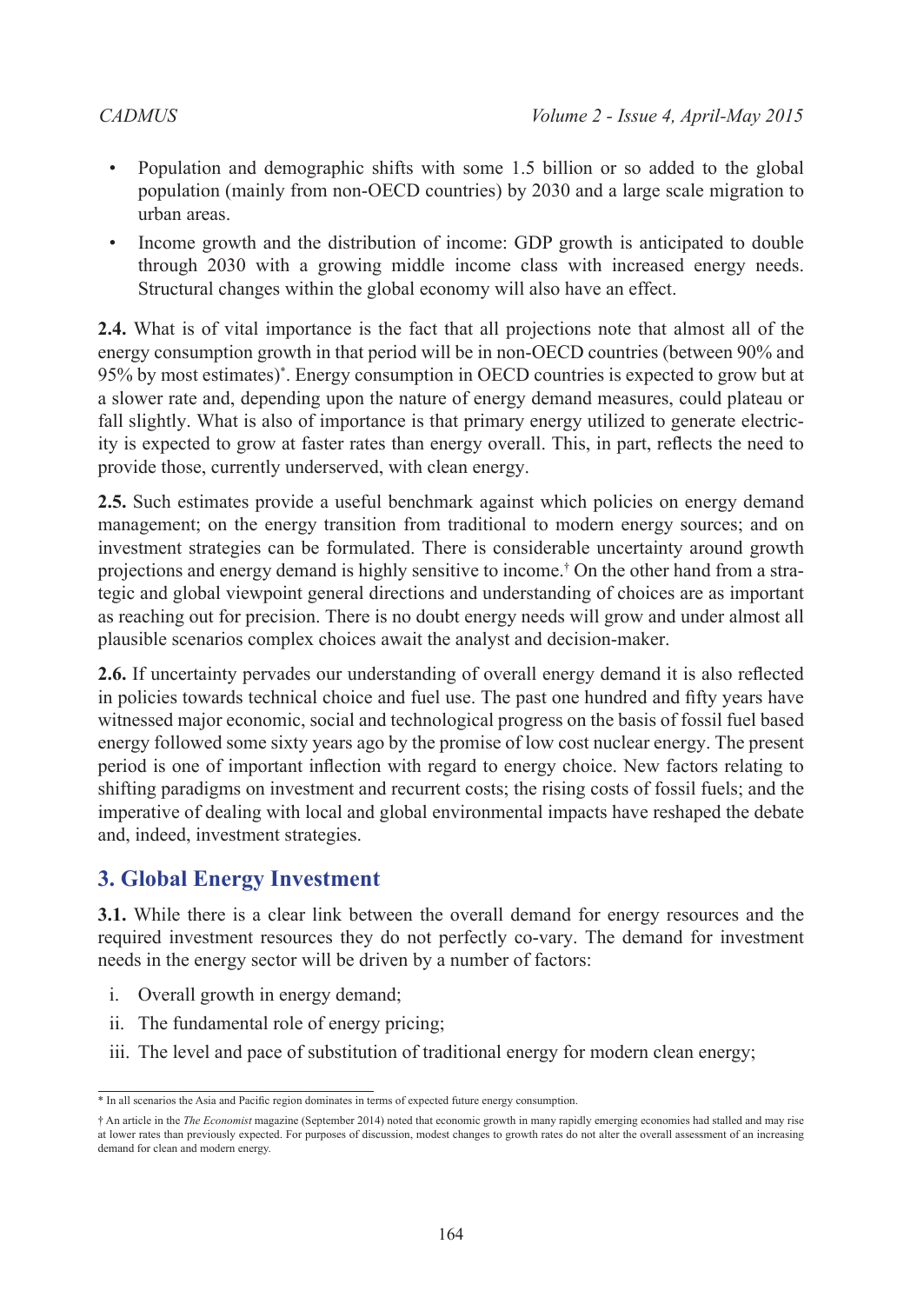- iv. The growth in peak demand relative to base demand in the electricity sector;
- v. The overall change in relative costs of securing new energy (renewable energy, fossil fuels) including the extent of rising costs of exploration, development and delivery in the oil and gas sectors;\*
- vi. The pace at which vintage capital stock turnover requires new or life extension investment; and
- vii. The potential "lock in" or "path dependency" trajectories of decisions taken over the next decade.

**3.2.** These issues are considered below in order to form a view on the likely demand for investment resources in the energy sector. The expectation is that demand for finance is likely to rise at a faster rate than the demand for energy due to a number of factors that are discussed in the sections below.

### *Energy Demand*

**3.3.** As noted the base case scenarios are all consistent with a 40% increase in demand by 2030 and perhaps a doubling by 2050. Most scenarios already make assumptions about improving energy efficiency: a straight line extrapolation from today's consumption would broadly lead to a doubling of demand by 2030 and a quadrupling by 2050! Certainly this would carry a global public health warning as a scenario that most would conclude as the paradigm of un-sustainability.

**3.4.** The curtailment of energy demand represents a key pillar of analysis of future consumption patterns. Historically, the relationship between GDP growth and energy use has been stable, at an elasticity of around 1. Electricity demand has typically outpaced overall energy demand with a GDP elasticity closer to 1.2. There are good reasons to wish to change this relationship and it seems to be technically feasible to do so. A wealth of literature has been developed which indicates that technical options now exist to reduce overall energy consumption dramatically while still maintaining economic growth. Ernst von Weizsäcker *et al.*[1](#page-21-0) have ably demonstrated that significant savings are potentially available that could reduce consumption in energy use by up to 80%.† Many of the options in this and other publications point to the large range of negative marginal cost actions that could be taken to reduce energy consumption. These "no regrets" investments with seemingly highly attractive Financial Rates of Return (FROR) that are technically and economically viable have not been universally taken up: most analysts still draw marginal cost curves that begin under the zero axis and remain there for quite some time. The question is why? What are the barriers to achieving, in the first round, these energy savings? The underpricing of energy is certainly one factor.

### *Energy Pricing Policies*

**3.5.** While there are many non-price barriers to securing major energy savings (such as

<sup>\*</sup> At a time when the long run marginal cost of securing supplies is rising and, with recent price declines, the short run financial revenues are declining.

<sup>†</sup> The majority of case work under Factor Five is in the rich world (with some examples drawn from China).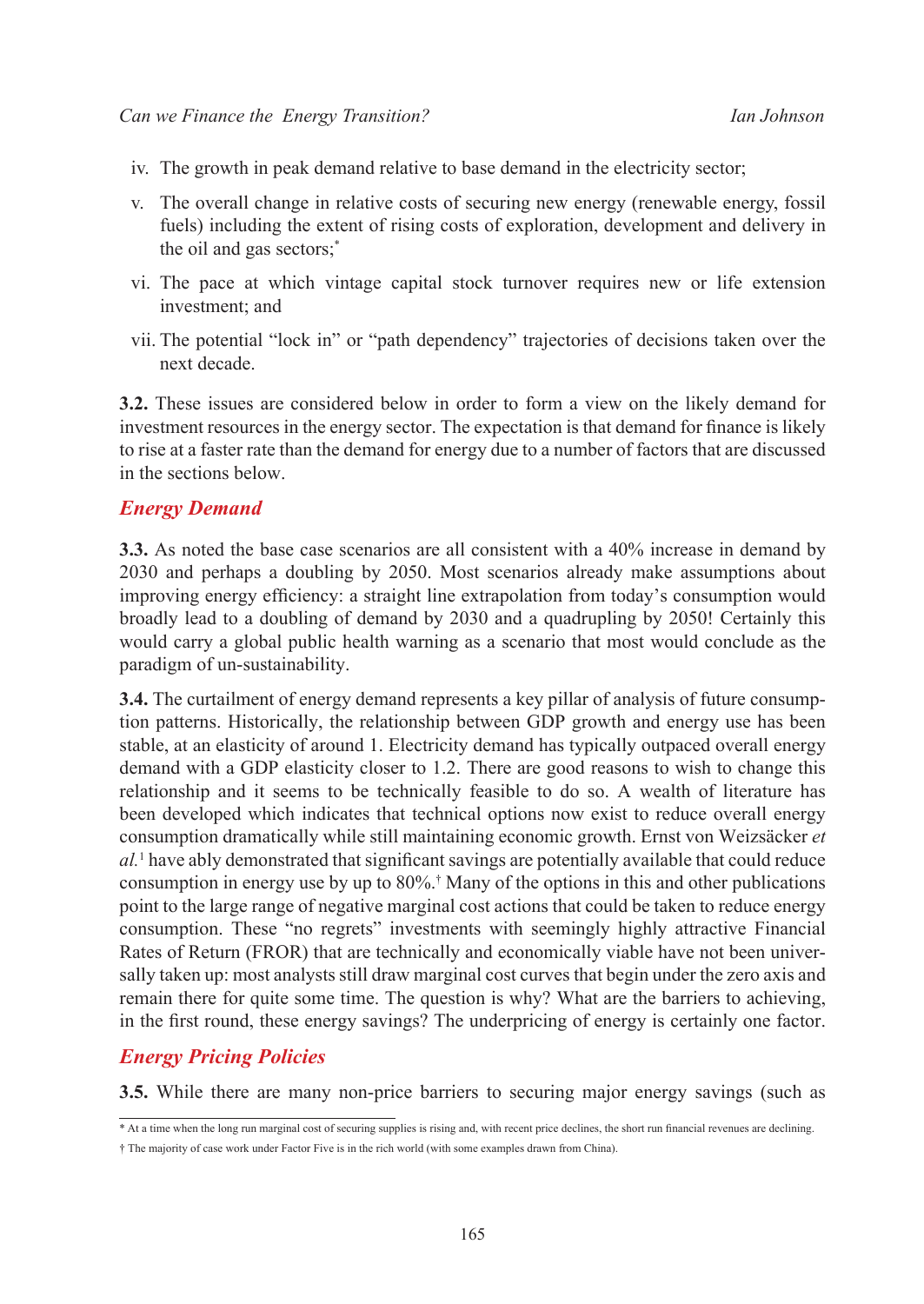asymmetric information, human capacity, knowledge etc.), the main driver is pricing or perhaps better formulated as the underpricing of energy. This unfolds along two broad issues. The *first*, and often unstated, is that (certainly in emerging economies with high economic growth) achieving a positive FROR (above the discount rate) is a necessary but insufficient condition for investment. Higher rates of return can squeeze out seemingly positive investments in energy efficiency. The *second* is that the "cost of un-served energy" to the economy in emerging economies often provides\* an impetus for inaction when it comes to investing in energy efficiency† . But perhaps the larger effect is simply the level of subsidy provided to the energy sector.

*"A calculation by IEA suggested that in 2010 only 8% of the global fossil fuel subsidy was provided to the poorest 20% of the population."*

**3.6.** Subsidies are essentially of two types*: financial* (the market cost to the producer and consumer) and *economic* (the cost to society or, in the case of global public effects, the planet). Subsidies exist on both energy (fossil fuels in particular) and on energy capital (mainly in the electric power sector).

**3.7.** *Liquid and Gaseous Fossil fuel subsidies* are pervasive and vary with the international price of fuels. In 2008 it is estimated that they (oil and gas) reached a level of around US \$400 billion. The International Energy Agency (IEA) has estimated that in the absence of a dramatic pricing reform agenda such subsidies could reach around US \$660 billion by 2020, equivalent to 0.7% of global GDP.‡ The rationale for such subsidies, which are highly distorting, varies but most often quoted is to protect poor consumers.§ IEA as well as other assessments¶ all point to the inefficiencies and level of leakage in such policies. A calculation by IEA suggested that in 2010 only 8% of the global fossil fuel subsidy was provided to the poorest 20% of the population: a high cost and inefficient subsidy.\*\* Even more telling is that IEA estimates that removal of subsidies could cut fossil fuel consumption by over 4% by 2020.††

<sup>\*</sup> When I worked on the energy sector in a number of Asian and African countries, the cost of un-served energy (in the form of electricity) was often quoted at around US \$1 per KWh. This was defined as the cost to GDP growth of a KWh not delivered: and was approximate. In countries which were severely power short (many emerging economies) the electricity dispatcher (not to mention the local politicians) was keen to operate inefficient power plants well beyond their capacity, with no let up for routine maintenance and upgrading. Perversely this had both an economic and a political rationale!

<sup>†</sup> A recent study by the World Bank and summarized in *The Economist* magazine (September 27 – October 3, 2014) notes that the cost of un-served energy in Africa is significant. It notes "the World Bank reckons that power shortages trim more than two percentage points from an annual growth rate in GDP on average in Africa: in Nigeria the loss has been almost four percentage points a year". This can have several effects including the operation of highly inefficient power plants and private investment in sometimes sub-optimal private power facilities. Equally it could have a positive and offsetting effect if private investment in clean energy occurs.

<sup>‡</sup> See International Energy Agency (IEA): "World Energy Outlook" 2011 as well as various papers produced by IEA. According to the International Monetary Fund (IMF), the 0.7 GDP figure had already been reached by 2011. This represents around 2% of total government revenues: a not inconsequential amount.

<sup>§</sup> A second rationale is to promote and protect industrial development: again with high leakage and inefficiency outcomes.

<sup>¶</sup> The World Bank routinely reviews the distribution of energy and electricity subsidies and invariably concludes that the level of leakage to higher income groups means that it is an extremely inefficient means to target poor consumers. Subsidy policies of this kind require strong institutions to administer and monitor. In the rich world lifeline tariffs are routinely managed to target poor consumers. The tendency in many countries is to provide broad-based subsidy underwrites rather than selective and focused targeting.

<sup>\*\*</sup> The fossil fuel subsidy is evenly distributed amongst fuels with kerosene (at around 15%), the largest, and suggests that the driver behind subsidy policies is poverty alleviation.

<sup>††</sup> This would simultaneously cut growth in GHG emissions by around 1.7 Giga tonnes during the same period.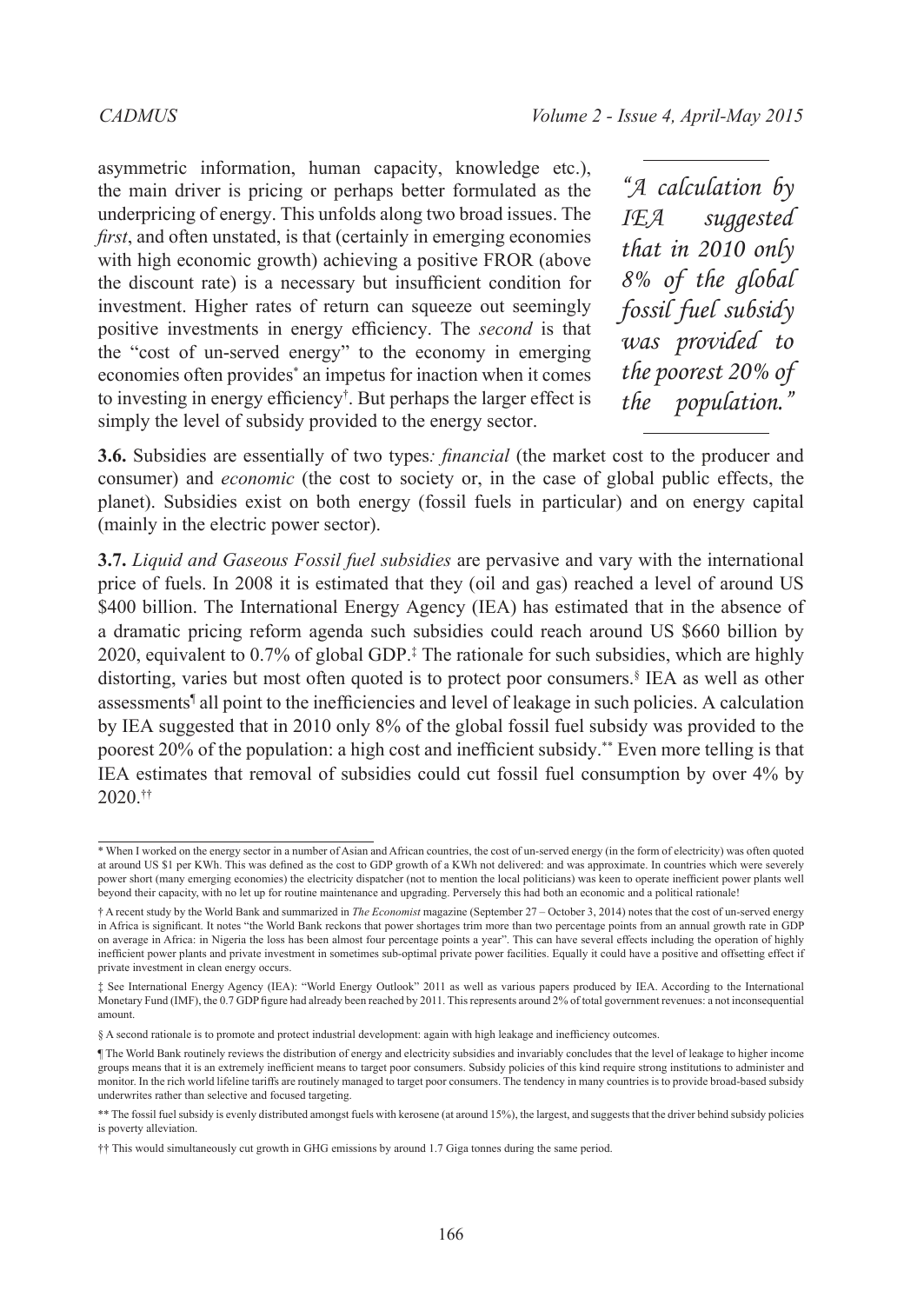**3.8.** *Coal and coal derivative subsidies* are not as large as liquid fossil fuels but nevertheless are substantial.\* OECD has estimated financial coal subsidies (in OECD countries only) at around US \$12 billion annually. A more recent survey by the International Monetary Fund (IMF) indicates a much larger global figure of around US \$539 billion annually but this includes imputed figures for global and local damage functions (the economic subsidy as defined later in this note).†

**3.9.** *Subsidies to the nuclear energy* industry are pervasive throughout the nuclear fuel, construction and deployment cycles. It is hard to know where to begin. The largest subsidy appears to be in facilitating the buy down of investment costs and, in the future, there will be a need to add to this the costs of decommissioning. These are dealt with later in this note. Legacy subsidies that now count as sunk cost are also of intrinsic interest and estimates as high as US \$5.9 cents per Kwh have been assessed.<sup>2</sup> The extent to which R and D functions are a subsidy is also clouded with uncertainty.‡

**3.10.** Smaller and more recent but nevertheless increasingly important is *the subsidy to new and renewable energy sources.* The most common financial subsidy is through feed-in tariffs providing an incentive to invest in renewable energy. Estimates are in the order of US \$88 billion (2011).<sup>§</sup> Typically, subsidies are provided through feed-in tariffs which require consumers to purchase electricity generated by renewable energy.

**3.11.** *Electric Power Subsidies* are also important. Some of the overall subsidy comes from the subsidized fossil fuels, coal, nuclear and renewable energy (including hydro) used in power generation but this may be only the tip of the "subsidy iceberg". The electric power sector is the most capital intensive of energy sectors and requires capital investment in the region of US \$800 billion to US \$900 billion per annum over the next few decades.<sup>1</sup> Subsidies are provided through a variety of means and a number ways of calculating them have been identified in the literature.

**3.12.** A simple concept is to consider an electric utility that funds its current energy assets and future expansion program. The financial subsidy (or surplus) is total expenditures on the recurrent fuel and non-fuel cost of generation, transmission and distribution of energy plus the cost of operations and maintenance, plus the cost of debt servicing the current and planned investment expansion program *minus* the revenue or income from sales of electricity (tariffs)*.* Financially few utilities in the emerging world cover these costs with perhaps

<sup>\*</sup> There are a number of important definitional problems in calculating coal subsidies. In particular producer subsidies are especially difficult to measure. † The IMF imputes figures for damage functions at both the local and the global level and adds these to the financial (or what the IMF terms pre-tax subsidy) to derive a post-tax (or economic) subsidy. The IMF used US \$25 per ton for GHG emissions (global external effects) and US \$65 a ton for local pollution damage. The figure for global damages seems quite low: other studies range from 40 to around US \$125 per ton. The figure for local damage is derived from research in the USA.

<sup>‡</sup> For example stranded asset charges as an example of uneconomic subsidies were calculated by the Union of Concerned Scientists to be around US \$110 billion by 1997: few updated figures seem to be available.

<sup>§ &</sup>quot;The International Energy Agency (IEA)" estimated that in 2011 subsidies to renewable energy were US \$88 billion. These are still overall small relative to fossil fuel subsidies although a counter argument is often made that on a per energy unit basis fossil fuel subsidies are three times greater than those for fossil fuels.The renewable energy subsidy refers to both small scale renewable energy and commercial hydro-electric dams.

<sup>¶</sup> IEA estimates. In the author's view these may be under-estimates and the final figure may be closer to US \$1 trillion. It is not clear whether the full costs, for example, of nuclear power decommissioning are included. In addition, since much of the capacity is in emerging economies the potential for real cost escalation and financing interest during construction (IDC) can balloon costs even further.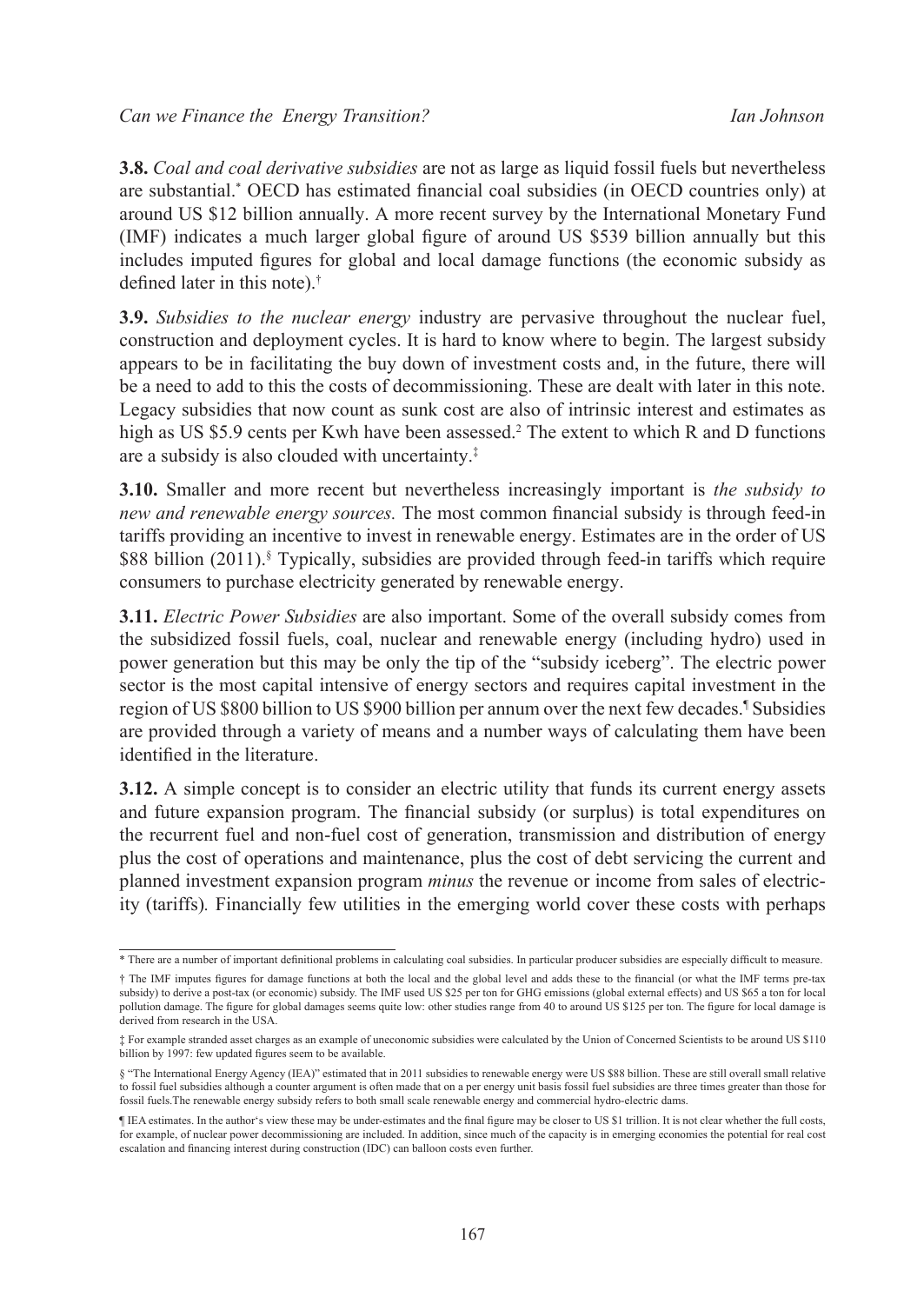a 25% to 30% internal cash generation ratio at best (and many a great deal lower). In other words, the financial subsidy is large and likely growing and the incidence is disproportionately shared by developing countries.

**3.13.** Yet if the financial subsidy is confusing and flows from a myriad of sources, the economic subsidy in the energy sector represents a journey that is closer to seeking the "Holy Grail". The economic subsidy includes the financial subsidy as well as the cost of all externalities in the process of energy production, transformation and delivery and, importantly, it includes the costs of deviating from least cost economic investment. It is larger than the financial subsidy and represents a major drain on society's resources. The main drivers of the economic subsidy are:

- i. The extent to which investment plans and decisions deviate from the economic leastcost solution;\*
- ii. The value of environmental externalities at both the global and local levels and, increasingly, the value attributed to greenhouse gas emissions;
- iii. The value of water utilized in the extraction and use of energy, especially in the new non-conventional energy sub-sectors;† and
- iv. The need to take long-term investment decisions and, given the high indivisibilities in large investments, an understanding of the shape and direction of the long run marginal cost curve for energy sources.‡

**3.14.** While large uncertainties exist about the precise nature and scale of subsidies and while methodological differences and nuances abound, there is little controversy over the fact that energy subsidies are enormous and appear to be growing, whether calculated on financial or economic grounds.

**3.15.** Energy subsidies have a number of important perverse and negative effects:

- i. They can have a chilling effect on potential investors through low profitability and therefore discourage private investment;
- ii. They have an adverse effect on fiscal balances and public debt;
- iii. They crowd out other subsidy programs that would have a higher social and economic return in sectors such as education or health;
- iv. They distort public and private investment decisions by sending market signals that do not reflect economic priorities; and
- v. They induce excess consumption with low incremental social returns and negative environmental consequences as well as increase leakage and sub-optimal consumption.

<sup>\*</sup> This is often the reason given for high subsidies in Africa for example. See IMF op. cit. and World Bank studies.

<sup>†</sup> A recent report by the World Resources Institute (WRI) has evaluated the impact of water use in hydraulic fracturing ("fracking"). Almost 40% of shale resources are in arid and semi-arid areas where water costs are high (and rising) and downstream water pollution represents a high economic diseconomy. ‡ Several studies on energy subsidies have made the point that a major part of the subsidy is taken up by the mere fact that decisions in the sector produce

sub-optimal economic investment. The economic subsidy could be reduced considerably by better planning.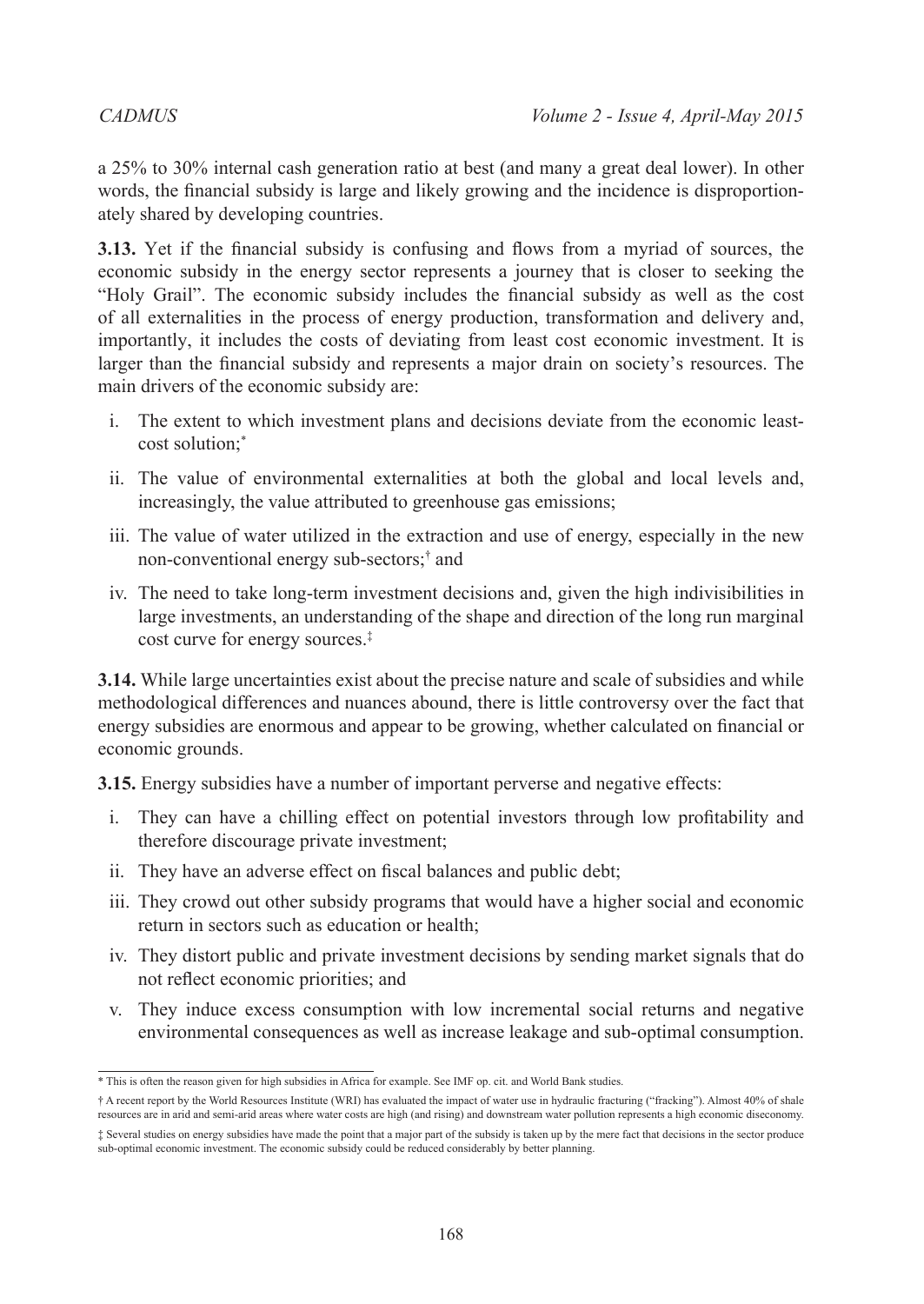#### *Can we Finance the Energy Transition? Ian Johnson*

**3.16.** In sum, any attempt at re-shaping our global energy systems and seeking the finance to do so must start with a critical look at subsidies, their rationale, and their eventual elimination other than for highly targeted social objectives. Phasing out of both financial and economic subsidies over a clearly defined period while adjusting relative energy prices can be achieved. Linking such decisions with technical investment in energy demand management and in forward planning least-cost investments could make a major difference to overall costs and financing needs.

# *The Substitution of Traditional Energy for Modern Energy*

**3.17.** The desire to provide clean modern and accessible energy to citizens is almost a universal aspiration. It changes energy demand only marginally but can have a profound impact on investment needs and explains why electricity demand is often greater than overall energy demand.

**3.18.** In many countries of the world citizens consume too little and not too much energy. They do so through the drudgery of seeking traditional and often inefficient fuels and they often place access to clean energy as high a priority as access to clean water and food. The numbers remain staggering with an estimated 1.3 billion people (18% of total population) without access to electricity and 2.6 billion (38% of total population) without access to clean cooking facilities. More than 95% live in Sub-Saharan Africa. An OECD/IEA report has estimated that a cumulative investment of around US \$1 trillion will be needed through 2030 to meet the United Nations' aspiration of energy for all. This represents around US \$50 billion a year, almost a fivefold increase in current investment levels.<sup>\*</sup>

**3.19.** Not only has the demand in emerging economies for modern energy accelerated but demographic factors have also played an important part in driving investment. In particular, the growth in urban areas and the continued migration out of rural areas has increased demand for urban electricity distribution. Many developing countries have found it impossible to keep up with the demand and this has resulted in sub-optimal investment strategies and weak management arrangements. As a result, losses in the transmission and distribution (T&D) systems of many countries have increased. In the rich world losses average 8% but in developing countries the average is around 15%, with some low income countries experiencing losses of over 50%.† This places a major strain on the financing of distribution, especially given the rapid rise in urbanization and urban energy demand.

### *The Growth in Peak Demand*

**3.20.** As noted, the energy sector is both energy and capital intensive. Electricity systems must meet energy (KWh) needs but they must also have sufficient physical capacity to meet capacity demand (KW) when it is at its highest. Much attention, more recently, has focused on the need to reduce energy use on both efficiency and environmental grounds. However, if

<sup>\*</sup> There are many studies that have reviewed the energy poverty nexus. See for example: Shonali Pachauri and Daniel Spreng "Energy use and energy access in relation to poverty", Centre for Energy Policy and Economics, Swiss Federal Institute of Technology. Also see OECD/IEA website on "Modern Energy for All" and various World Bank and United Nations publications. All recognize the importance of universally providing modern and clean energy both as a cost factor but also in terms of environmental (climate change and forest loss) and social impacts (reducing drudgery especially amongst women).

<sup>†</sup> For example: Botswana (58%), Haiti (55%) and Republic of Congo (46%). These losses are both financial and economic as they include technical losses and non-technical (mainly illegal connections in slum areas). This is an unusual case where economic losses are smaller than financial losses as illegal connections provide no financial revenue but energy is still provided.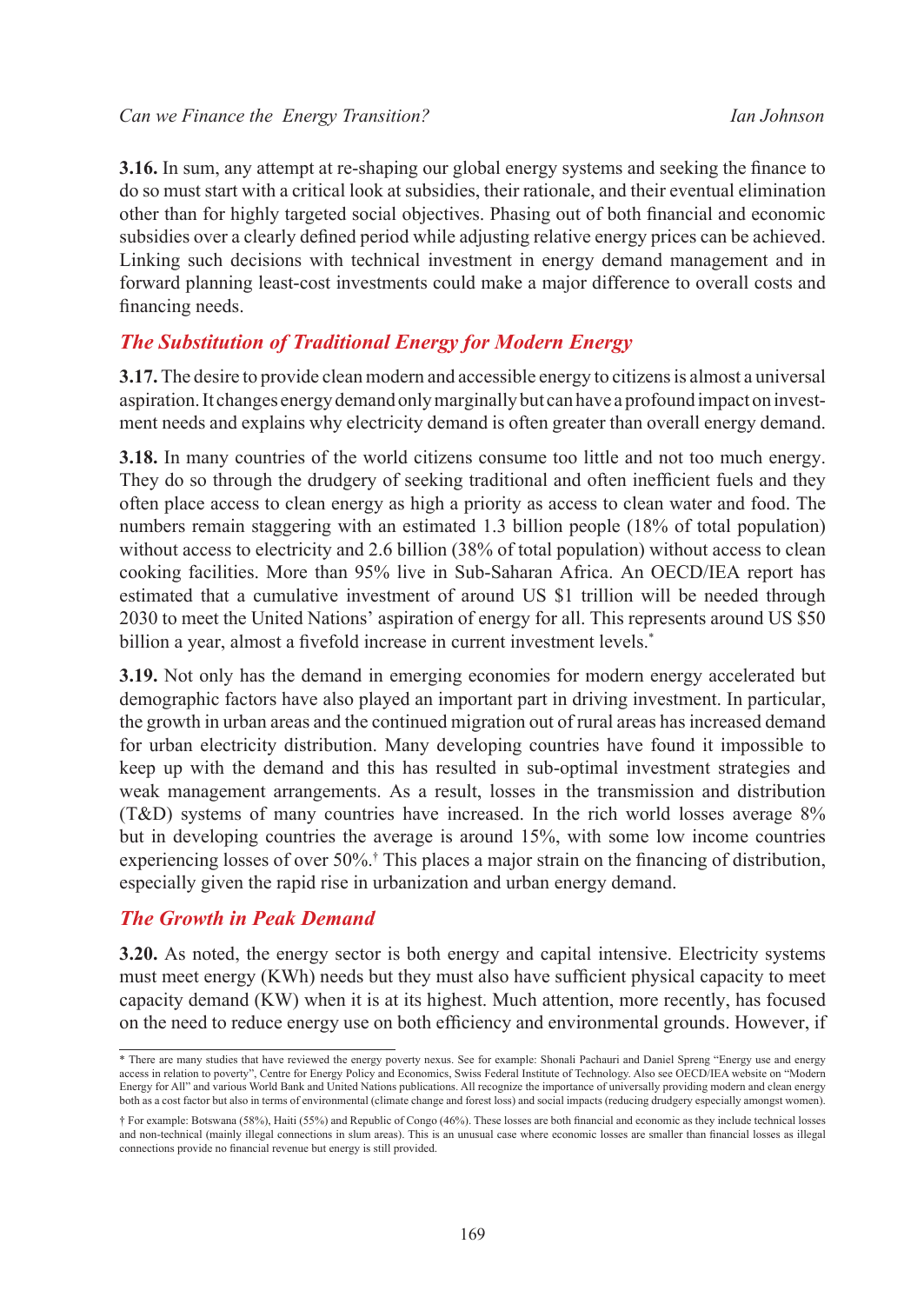attention is not simultaneously paid to both aspects it can lead to financial problems for the sector. If peak demand is not reduced then reducing energy use simply reduces revenue but not capital investment requirements. Energy demand and capital use must go hand in hand: peak shaving is as important as reduced energy.

**3.21.** Peak demand is driven by many factors: temporary movements of population in times of tourist seasons; extremes of temperatures and the demand for air conditioning or heating; and unforeseen events. It is plausible that demand is becoming "more peaky" as incomes rise and middle income requirements for air-conditioning must be met. In a similar vein, setting a "reserve margin", especially where intermittent energy sources are an integral part of the system can also lead to spiraling additional capital costs. Setting appropriate reliability standards and carefully managing capacity reserve margins will become a key issue for energy investors.\* Nevertheless, there is a plausible argument to suggest that the drive to reduce energy use in the absence of capacity use will affect levels of investment and potential financial viability. It is an area at least to factor in to the investment equation globally.

### *The Changing Costs of Securing Primary Energy Resources*

**3.22.** There is a growing body of literature about peak oil and its potential implications. This note does not concern itself directly with that issue but rather postulates that irrespective of when peak conditions may be met, almost all forms of primary energy supply are facing a steep and, in some cases, a discontinuous marginal cost curve and as the search for ever more expensive resources accelerates it drags with it significant investment resources. As prices have risen, especially in the fossil fuels sector, the expected fuel switching to alternatives has been obfuscated by a tendency to move up the marginal cost curve to ever more costly alternatives. A prominent oil company has noted: "High prices and technological innovation have unlocked vast unconventional resources in the US, reversing the trend of falling output and altering global energy balances." It further notes, "Globally there are an estimated technically recoverable resources of 240 billion barrels (Bbls) for tight oil and 200 trillion cubic meters (Tcm) for shale gas".[3](#page-21-2) It is estimated that Asia has about 57 Tcm of shale gas and 50 Bbls of tight oil. Whether the non-conventional boom is a temporary bubble remains to be seen but it is dragging new investment funds into the sector and potentially away from less polluting sources. The economic costs of exploration, recovery, and transportation are somewhat unknown. The costs of energy required, extensive water use, potential land disturbance, and chemical usage are also contentious. Technologies for the recovery of shale gas hold other uncertainties related to the potential for fugitive methane emissions. New risks, higher costs and potentially important environmental consequences are as unconventional as the technologies themselves. The extent to which investment in shale and other non-conventional oil and gas sources (such as tar sands) will rise depends on many factors. Nevertheless, major oil and gas corporations appear to have forgotten earlier promises to move beyond petroleum and towards a new generation of low polluting fuel sources. Most oil companies have returned to their roots and are willing to invest in higher exploration and production costs for fossil fuels.

 $*$  There are many ways in which levels of reliability (called "loss of load probability") can be measured and factored into investment decisions on electricity systems. As will be noted later in this note, managing energy and electricity as a system can provide the basis for significant savings.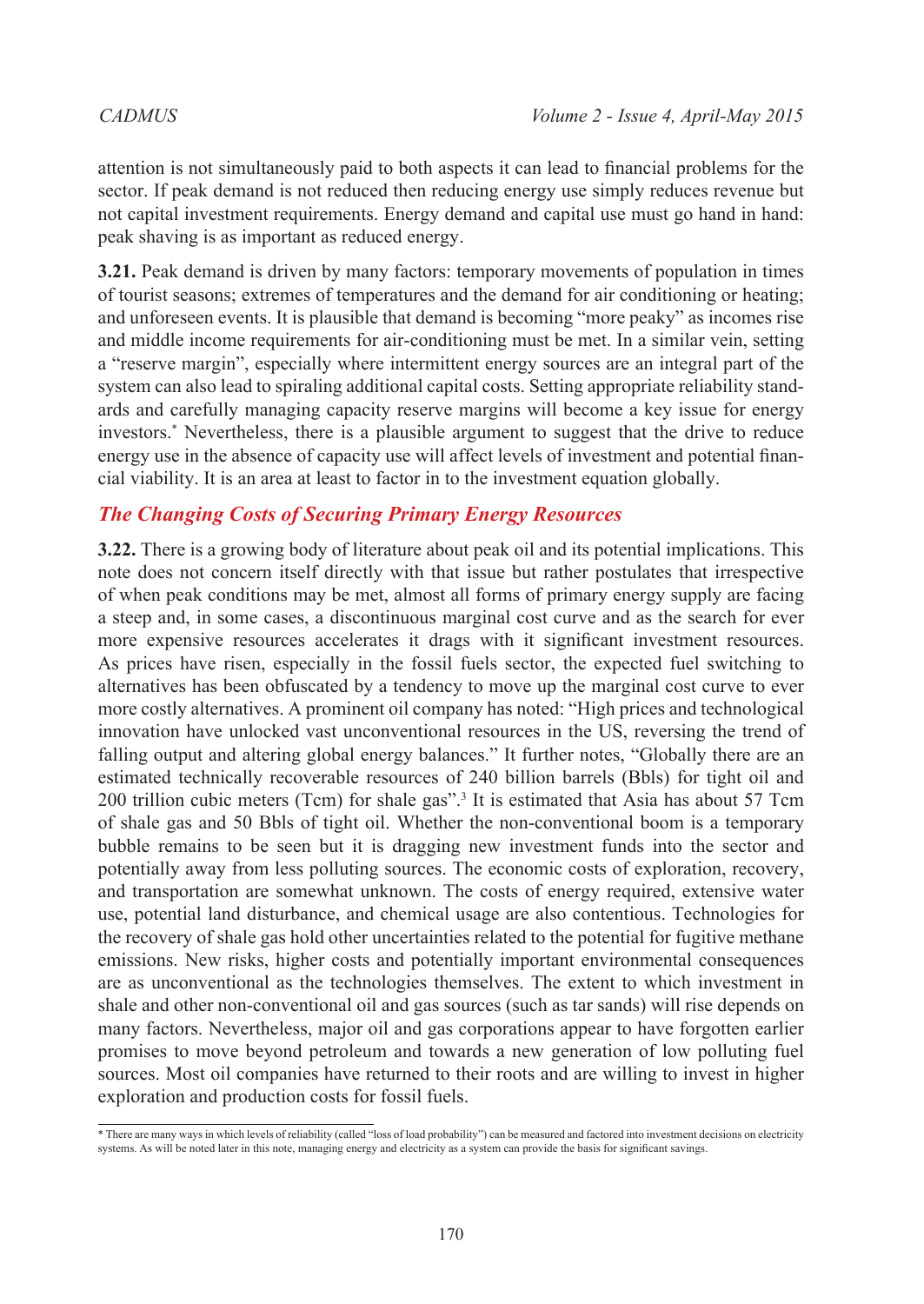**3.23.** Investment costs in hydro-electric facilities are also facing an upwards cost curve. The "low hanging fruit" hydro projects were exploited over the past hundred years\* and while considerable potential remains unexploited (estimated at some 4.8 times greater than today's hydro electricity generation) it is almost certainly likely to require a major uplifting in capital costs. For many years a useful rule of thumb was around \$1,000 per KW installed. This is now at the lowest end of the cost spectrum with costs rising as high as \$7,650 per KW (for large hydro) and over \$8,000 per KW for small hydro plants.<sup>4</sup> Environmental and social factors have also become a major additional cost and political issue for hydro development including resettlement costs (including those affecting traditional and indigenous peoples), loss of biodiversity, downstream effects and concerns over reservoir management (e.g. methane emissions). These costs, largely social and economic, are rarely factored into the financial cost base. Two other "hidden" costs are likely to drive up overall cost estimates also. The *first* is that, especially in the case of large and complex hydro sites, delays (often measured in years and months) can increase interest during construction (IDC).† The *second* is that climate driven variability may induce greater operational uncertainty and potentially lower levels of electricity generation than originally planned.‡

**3.24.** Natural gas has played a central role in the transformation of the energy sector and recent estimates<sup>[5](#page-21-4)</sup> suggest that there are at least a further 250 years' worth<sup>§</sup> of natural gas globally to be exploited, in large measure due to the new techniques of extraction from "nonconventional" sources and by new techniques (such as hydraulic fracturing).¶ Natural gas has been heralded as clean, low cost and of flexible supply.\*\* However, natural gas also faces the uphill journey on the cost curves as next generation gas is either far from demand centers or, as noted, must come from high cost new generation techniques. From a global viewpoint, natural gas leakages are important as their global warming potential is significantly above that of carbon dioxide.†† In addition, some countries have concerns over the security of piped supply:<sup>‡‡</sup> for example, recent concerns expressed in Europe over dependency on natural gas from Russia or issues that have arisen between Chile and Argentina. Placing a price premium on security of supply would provide an incentive for localized production, especially of renewable energy.

<sup>\*</sup> Worldwide there is about 1,000 GW of installed hydro capacity with ten countries accounting for two thirds of installed capacity. Worldwide hydro accounts from about 16% of total electricity generation with a wide range including Norway, Brazil and Venezuela where it represents more than 70% of generation.

<sup>†</sup> These are costs incurred by the developer and project owner when interest is due on debt but the asset is not producing revenue. Delays in construction can often balloon the overall cost of the project.

<sup>‡</sup> The author already has witnessed this effect in Chile in the early part of this decade. As a result of fluctuating and unexpected hydro conditions electricity generation from Chile's hydro system was reduced considerably with a high economic cost to the economy.

<sup>§</sup> Estimated in 2013 at 6,846 trillion cubic feet of dry natural gas (IEA).

<sup>¶</sup> As an example of the growth in such sources of natural gas, the USA in 2009 was a net gas importer. By 2014 it was the largest producer of natural gas in the world.

<sup>\*\*</sup> This adds to its attractiveness in a system with high intermittent energy sources such as wind or solar energy.

<sup>††</sup> Estimates vary but some estimates place the global warming potential between 86 and 105 times as powerful as carbon dioxide at disrupting climate change, over a twenty year period. Others estimate the effect close to 25 times. Whatever factors are used, leaked raw natural gas (methane) is a powerful greenhouse gas.

<sup>‡‡</sup> Other forms of gas such as Liquefied Natural Gas (LNG), Compressed Natural Gas (CNG) or "town gas" (coal gasification) are also important and offer somewhat less concerns over security of supply as they can be sourced from multiple sources. It is interesting to note that of the 17.25 million CNG fuelled vehicles worldwide some 13.3 million are located in developing countries.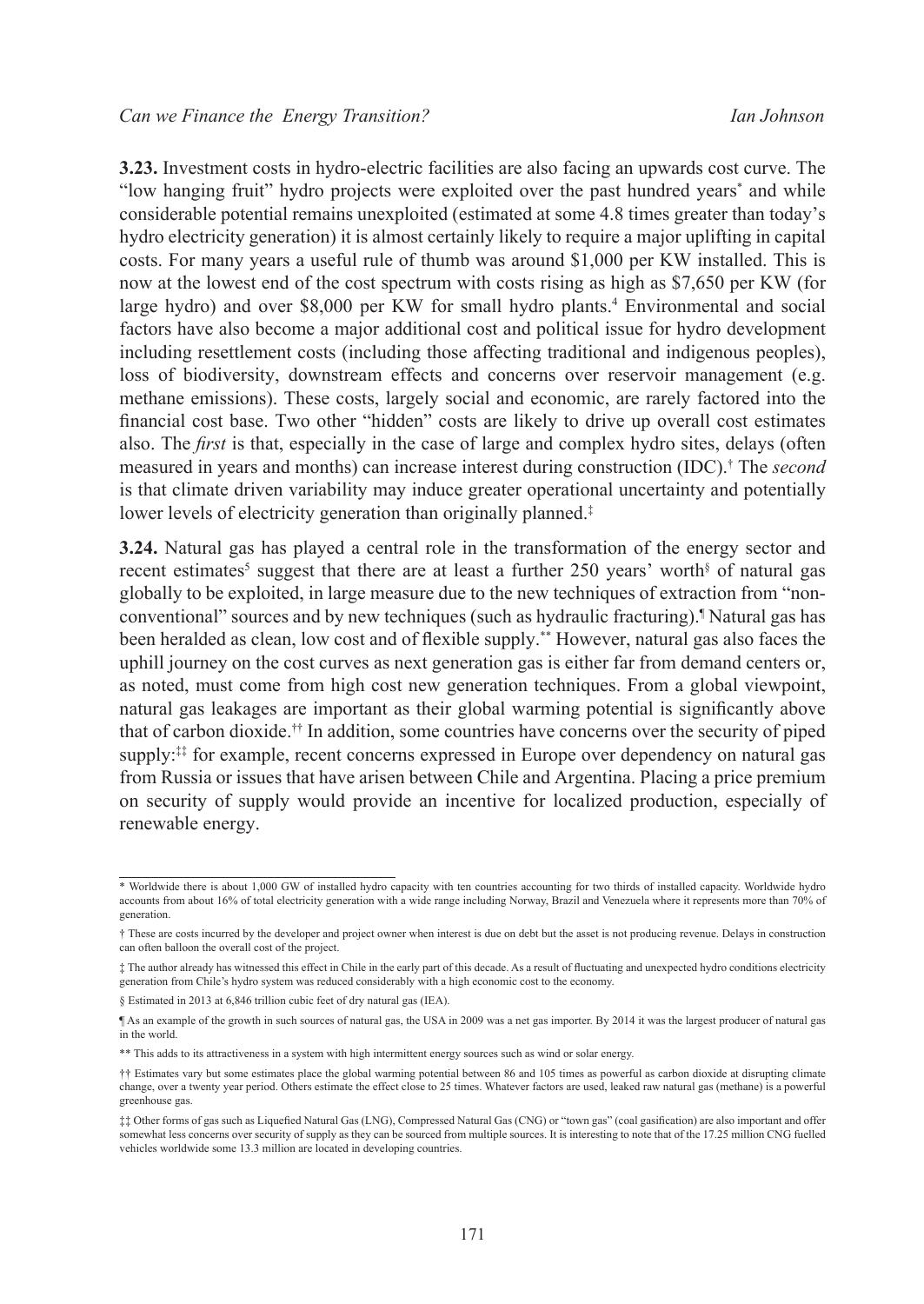**3.25.** The hope that renewable energy (solar, wind, biomass, small hydro, wave etc.) will lead the energy transition remains high. Indeed, over the past twenty years the world has witnessed a revolution in the growth of renewable energy. Investment in renewable energy in 2012 was estimated at US \$244 billion,\* a reduction of 12% compared with 2011 which witnessed the highest level of investment to date (US \$279 billion),<sup>[6](#page-21-5)</sup> and equivalent to  $6.5\%$ of total electricity produced globally. Investment is now larger in developing countries than in developed: a shift that started in 2010. It is noteworthy that investment in developed countries dropped by 29% in 2012, in part due to increased instability in regulatory and policy frameworks that began to grip the rich world.† However, a countervailing impact was that unit costs continued their downward trend: investors continue to get more energy per dollar invested than at any time over the past decade. Large scale PV system costs fell by around 40% and, although investment in solar declined by 11% globally, installed capacity increased by 6%. A similar story occurred in wind power. Renewable energy can be highly competitive in many applications, especially in distributive systems. However, in the developed world, it has relied on supportive pricing policies, largely through feed-in tariffs and in developing countries it has often relied on low interest funding. Press reports<sup>‡</sup> suggest a growing apprehension amongst some consumers that electricity prices are rising and may even affect competitiveness. The problem (along with nuclear and large scale hydro) is that these technologies are higher capital cost than alternatives even where their recurrent cost (fuel) is very low: our economic and financial systems with high discount rates tilt the balance of costs unfortunately as does the absence of a reasonable and plausible price for carbon avoided. An additional cost implication with many renewable energy sources is that their intermittent nature requires significant back up or standing reserve capacity. Bio-fuels and other forms of biomass are important in specific *in situ* locations but are unlikely to make a major dent in global energy supply. Bio-fuels have become controversial, in part because of large subsidies and in part because they are seen to crowd out valuable land that could be utilized for alternative crops (food). The truth is that bio-fuels are only likely to be economic (or close to economic) in very few locations globally.

### *Vintage Capital Stock Turnover*

**3.26.** Energy investments are typically made for the long term. In the electricity sector hydro-electric facilities are built for many decades; thermal and nuclear power plants have life expectancy of thirty to forty years and other plants such as gas turbines perhaps twenty five years. There is, in fact, a rather large stock of invested capital in the energy sector that has dutifully fulfilled its operational expectations: it needs rehabilitating, replacing or decommissioning. Investment costs vary but they have important consequences as there are incremental costs associated with closure and for new replacement plants. While some costs can be offset by important energy efficiency gains overall the replacement of vintage capital stock represents an important financial drain on the energy sector.

<sup>\*</sup> By comparison the investment levels in coal, oil and gas was estimated at US \$262 billion, higher than the total for renewable energy.

<sup>†</sup> This was not, however, universal: Japan witnessed an investment surge in solar energy. While countries in Europe witnessed a decline (including Germany where investment dropped by 35%. China now leads the world in investment in renewable energy).

<sup>‡</sup> *The Economist* for example carried articles on Germany and the UK.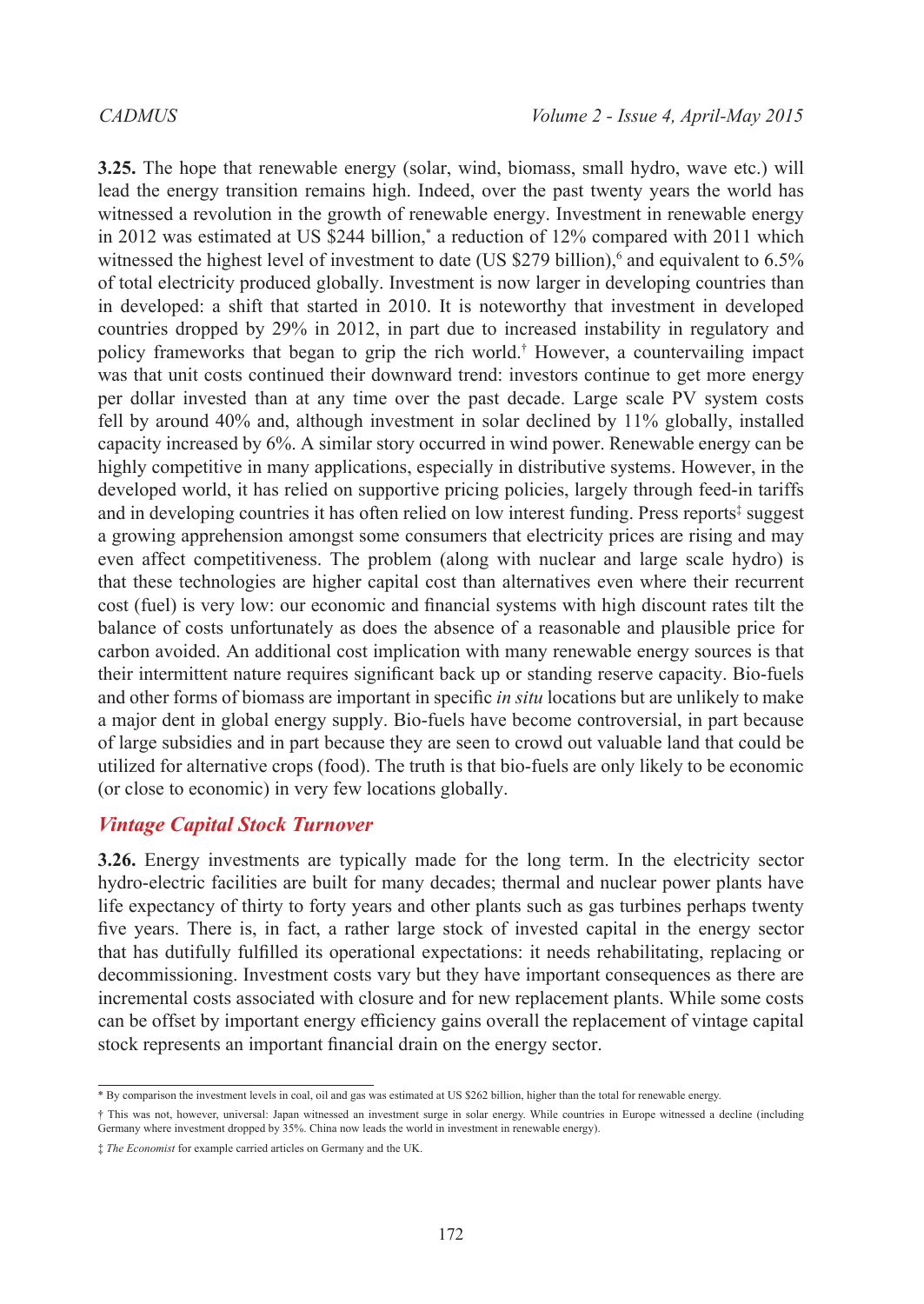**3.27.** Nuclear energy, in particular, is in focus in this regard. There are around 435 nuclear reactors in the world today (with a combined capacity of 370 billion watts (GWe). Of these 138 are more than thirty years old and some 24 or so are over forty years old. While life extension is, of course, possible well beyond 40 years the pressure to upgrade or close and then decommission nuclear power plants is an important option in many countries.

**3.28.** While many nuclear plants have closed, the full costs of decommissioning are still rather vague. Estimates seem to vary between US \$500 million and US \$1 billion per plant reflecting the nature of the plants and the means by which decommissioning is planned.\* In some cases where re-processing plants are also decommissioned with the power plants costs can be extremely high.† One consistent characteristic is that costs continue to spiral and are typically several fold greater than original estimates.

**3.29.** Investment funds will be needed at a very large scale over the next two decades as more and more nuclear plants move into their mature phase and require substantial life expectancy investment or closure and ultimately decommissioning. Few countries or utilities appear to have provisioned adequately for such costs and it is likely that some form of public budget support will be required.<sup> $\ddagger$ </sup> It is not clear to what scale or extent of impact such funding will have on other energy sectors but the funding needs will clearly not be trivial.

**3.30.** The aging stock of hydro-electric facilities, more often than not performing below nominal rating, represents a major opportunity to increase energy production at relatively low-cost. Estimates for refurbishment, life extension and upgrading are significantly lower than new investment. This can help reduce operational costs and, in some cases, provide additional generation but requires new investment and capital expenditures. Nevertheless, adding capacity at existing hydropower schemes can cost as little as US \$500 per KW installed, a fraction of new plants.

**3.31.** Coal fired plants<sup>§</sup> also offer large opportunities for upgrading, especially in dramatically improving their thermal efficiency and output. Many coal fired plants are coming to the end of their life. Driven by concerns over local pollution, rising costs of fuel and, in some countries, a commitment to reducing GHG emissions, many coal fired plants will be phased out over the next twenty years. These will need to be replaced by new generation, an additional investment cost to meet the same demand for energy. New technologies are under review to decrease emissions from existing plants. These include integrated gasification combined cycle (with the potential for 50% thermal efficiency), and conventional improvements using super critical boilers etc. It has been estimated that a 1% improvement to a conventional pulverized coal fired plant results in a 2% to 3% improvement in GHG emissions.¶ Despite the clear scope for rehabilitation and upgrading a sobering assessment by the IEA

<sup>\*</sup> There are basically three approaches to decommissioning: (i) *Immediate dismantling* of all radioactive equipment; (ii) *safe enclosure* which requires the removal of spent fuel rods; and (iii) *entombment* of all spent fuels and then placed in safe concrete or glass vessels and stored in geologically safe spaces.

<sup>†</sup> For example, in Sellafield in the UK it has been estimated that the total cost of decommissioning will be over £70 billion. This includes not only decommissioning of the power plants but also costs associated with reprocessing of nuclear waste (including from sites in the UK other than Sellafield).

<sup>‡</sup> It is understood that Sweden, for example, has a decommissioning tax on its electric tariffs (TBC)

<sup>§</sup> There are over 2,300 coal fired stations globally (620 in China) producing around 40% of total electricity.

<sup>¶</sup> World Coal Association estimates.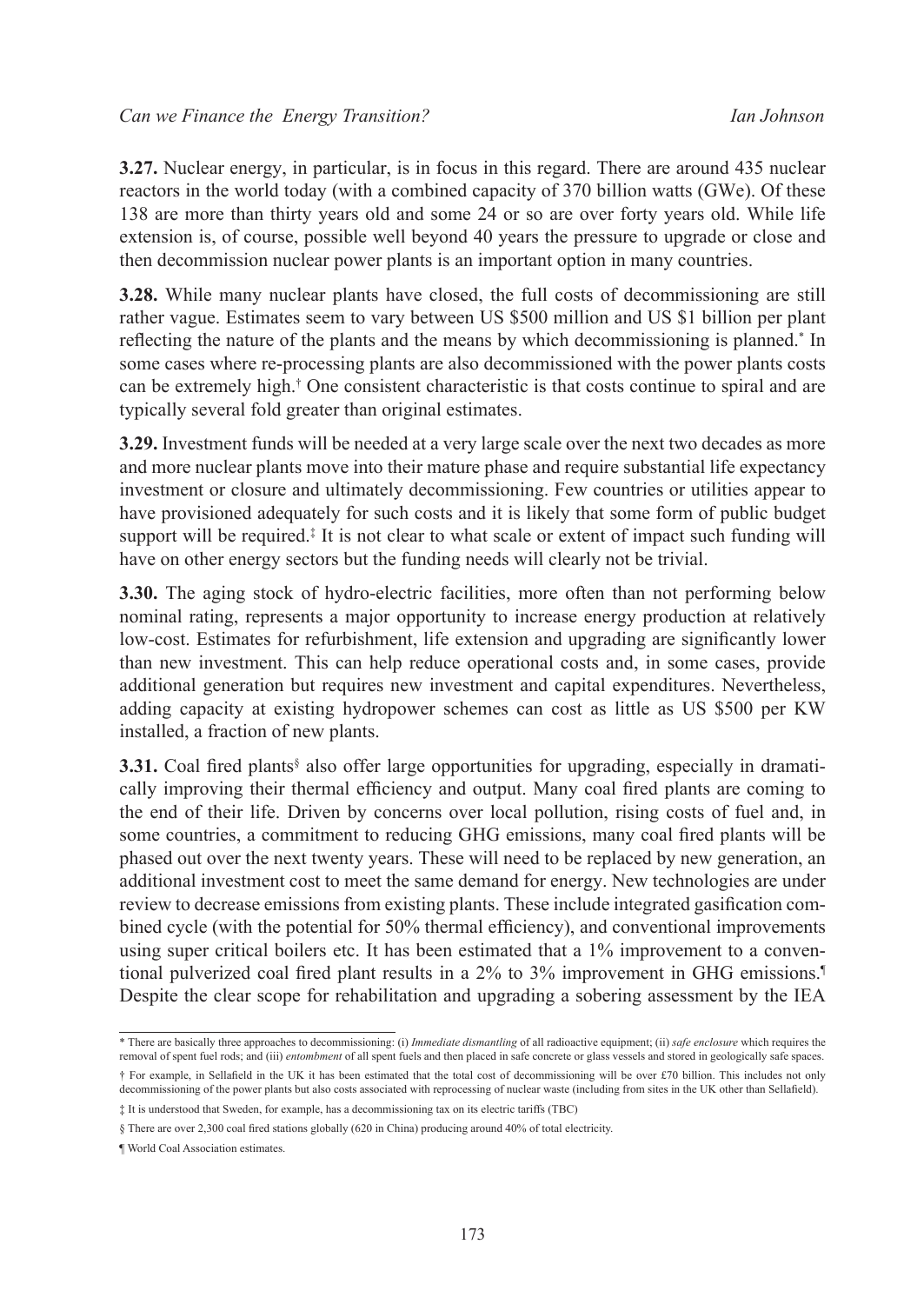Clean Coal Centre\* suggests that it will be still necessary to invest in Carbon Capture and Storage (CCS) if the current globally agreed emissions reduction is to be met and if, as seem likely, coal fired electricity generation will continue. Adding CCS to existing plants appears to be an expensive and, as yet, not totally proven technology. Either way it suggests new and additional capital investment will be needed.†

**3.32.** Transmission and distribution systems are also in need of major overhaul and upgrading, especially in emerging economies. As noted, reducing losses is of primary importance as is meeting existing demands through new investment. In some cases, especially long distance transmission, it may be economical to invest in high voltage DC lines. Such investments are high cost relative to more conventional AC lines but offer major energy savings. Financing distribution is likely to be an important challenge.

# *The Potential Importance of Path Dependency*

**3.33.** Our energy systems and our energy utilization have been driven very largely by technological "lock in" or path dependency. For example, transportation systems may have locked us into fossil fuels with the potential to move to new low carbon pathways stymied by high cost.‡ The great danger in developing high cost non-conventional fossil fuels is that pathways may be perpetuated for many decades. Given the importance and urgency of moving to a low to no carbon world,<sup>§</sup> the issue of carbon "lock in" is a major concern and could result in either uneconomic investment or a significant problem of stranded assets.

**3.34.** Another, somewhat obscure form of "lock in", relates to the planned increase in nuclear power investment. In the past, as developed countries embarked upon a nuclear power expansion program they also opened up the possibility of below market non-fungible finance for other countries. Many nuclear power facilities in emerging economies have been funded, in part, through accession to export credit and other forms of subsidized credit.¶

### *The Impact on Investment Needs*

**3.35**. A perfect financial storm is approaching the global energy sector. It is driven by the factors noted above: the need to meet the rising demand for clean energy, the rising costs of securing conventional energy, the need to replace and upgrade vintage stock and the potential repercussions of unintended path dependency concerns.

**3.36.** While a great deal of investment throughout the world is likely to be required to

<sup>\*</sup> John Topper, Managing Director, IEA Clean Coal Centre.

<sup>†</sup> This is added to the problem that worldwide we are adding coal fired generation at a rate faster than we are mothballing existing vintage plants. Between 2010 and 2012 some 89 GW of new coal capacity was added. See technical paper prepared by Steven J. Davis and Robert H. Socolow, University of California, Irvine, 2014

<sup>‡</sup> The two are, of course, synergistic, initially cheap fossil fuels locked in transportation systems. Today, it may be that long term investment in transportation systems (especially roads) will lock in future fossil fuel requirements and continue the drive up the long run marginal cost ladder.

<sup>§</sup> A political consensus (although by no means a scientific consensus) seems to have emerged that stabilizing eventual temperature change (relative to pre-industrial levels) at 2°C is required to avoid major social and economic disruption. This, in turn, requires a stabilization goal of around 450 ppm of CO2 e. An ambitious target when we are currently at about 400 ppm and the evidence of investment lock in the coal sector for example would suggest that the 450 ppm is, at best, overly ambitious.

<sup>¶</sup> The author is reminded of a personal conversation with a colleague from the French nuclear energy industry who claimed that for France to maintain its nuclear energy infrastructure it is required to build a plant every five years. As domestic demand slowed the main alternative was to provide non-fungible finance to other countries to adopt French know-how and technology.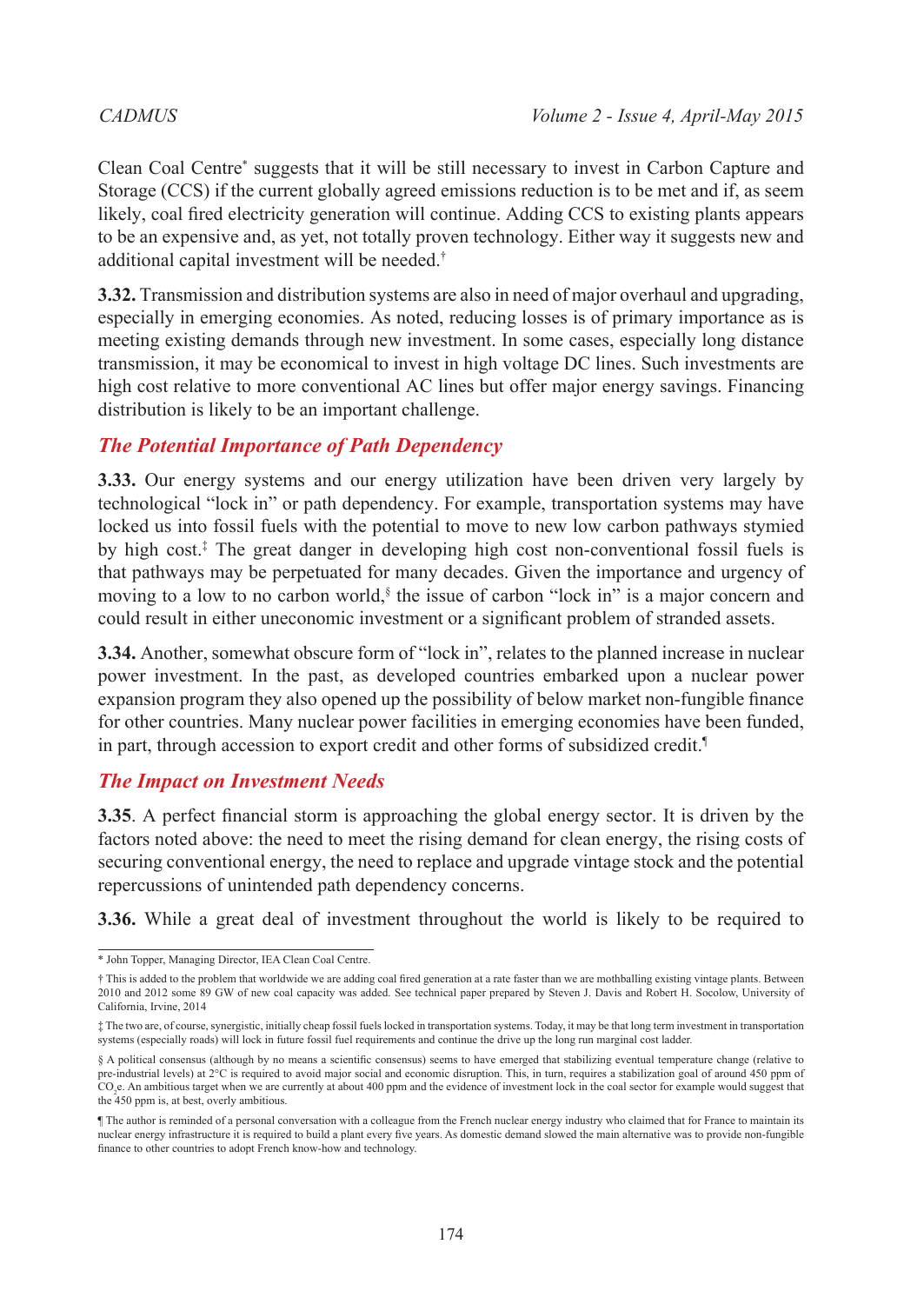upgrade existing capital stock, the new investment required to meet growing demands will almost all come from the developing world, regions where financial constraints are greater and access to long term financial capital is least favorable.

**3.37.** Least-cost analysis would suggest that investment and technology choice be dictated by the combined discounted economic cost stream of capital and fuel costs. We are entering a period when the more promising low carbon technologies ̶ renewable energy, hydro-electric power and nuclear ̶ are capital intensive but rely on low cost (or no cost in the case of solar and wind) recurrent costs. While this is often perceived as an advantage it does require a front loading of finance for future

*"Financing the energy transition while meeting the aspirations of those currently underserved with clean energy is a major challenge."*

energy systems. It also requires deeper consideration of both economic analysis (including externalities such as climate change) and of discount rates used in project evaluation.<sup>\*</sup>

**3.38.** One important potential advantage however is that for some no and low carbon technologies (especially new and renewable energy investment) economies of scale are of significantly less importance. Decentralized systems are beginning to compete with larger systems in terms of unit costs. This may be an advantage in terms of how finance can be sought at local levels and by communities and even individual households. In particular, this could be an offsetting cost to the high cost integrated electricity networks at the distribution level.

**3.39.** Yet the bottom line remains: Financing the energy transition while meeting the aspirations of those currently underserved with clean energy is a major challenge. Few integrated estimates exist of the total financing challenges but perhaps the most comprehensive is that of the International Energy Agency (IEA) which has compiled data and estimates through to 2035.[7](#page-21-6) The IEA estimates that through the period 2035 some US \$48 trillion will be required in investment. It notes that the current investment levels of around US \$1.6 trillion will need to rise to over US \$2 trillion per annum.† In particular, according to IEA, investment in energy efficiency will need to rise from US \$130 billion per annum to more than US \$550 billion by 2035 (2012 prices). It notes that the majority of investment today is in fossil fuels and anticipates a major rebalancing with other sources of fuel increasing. Nevertheless, of the US \$48 trillion around US \$40 trillion is for increased supply and the balance for energy efficiency. In regard to the estimated investment in energy supply a staggering US \$23 trillion is in fossil fuel extraction, refining and transportation and US \$10 trillion in electric power generation including renewable energy (US \$6 trillion) and nuclear energy (US \$1 trillion).

**3.40.** By its own admission the IEA's analysis is what can be expected given current trends and shifting paradigms of energy investment. However the expected investment pattern

<sup>\*</sup> An example illustrates this amply. The "levelized" costs of say a hydropower plant costing US \$3,000 per KW over a lifetime of 80 years are US cents per KWh cents 4.4 (at a discount rate of 3%): Kwh 7.3 cents (at a discount rate of 7%) and KWh 9.5 cents (at a discount rate of 10%).

<sup>†</sup> In the author's view this is likely to be a very conservative estimate for capital investment in the energy sector. The reasons for assuming a higher figure are laid out in this note and include primarily the additional costs for securing a global GHG emissions target and the need to replace at high cost vintage stock.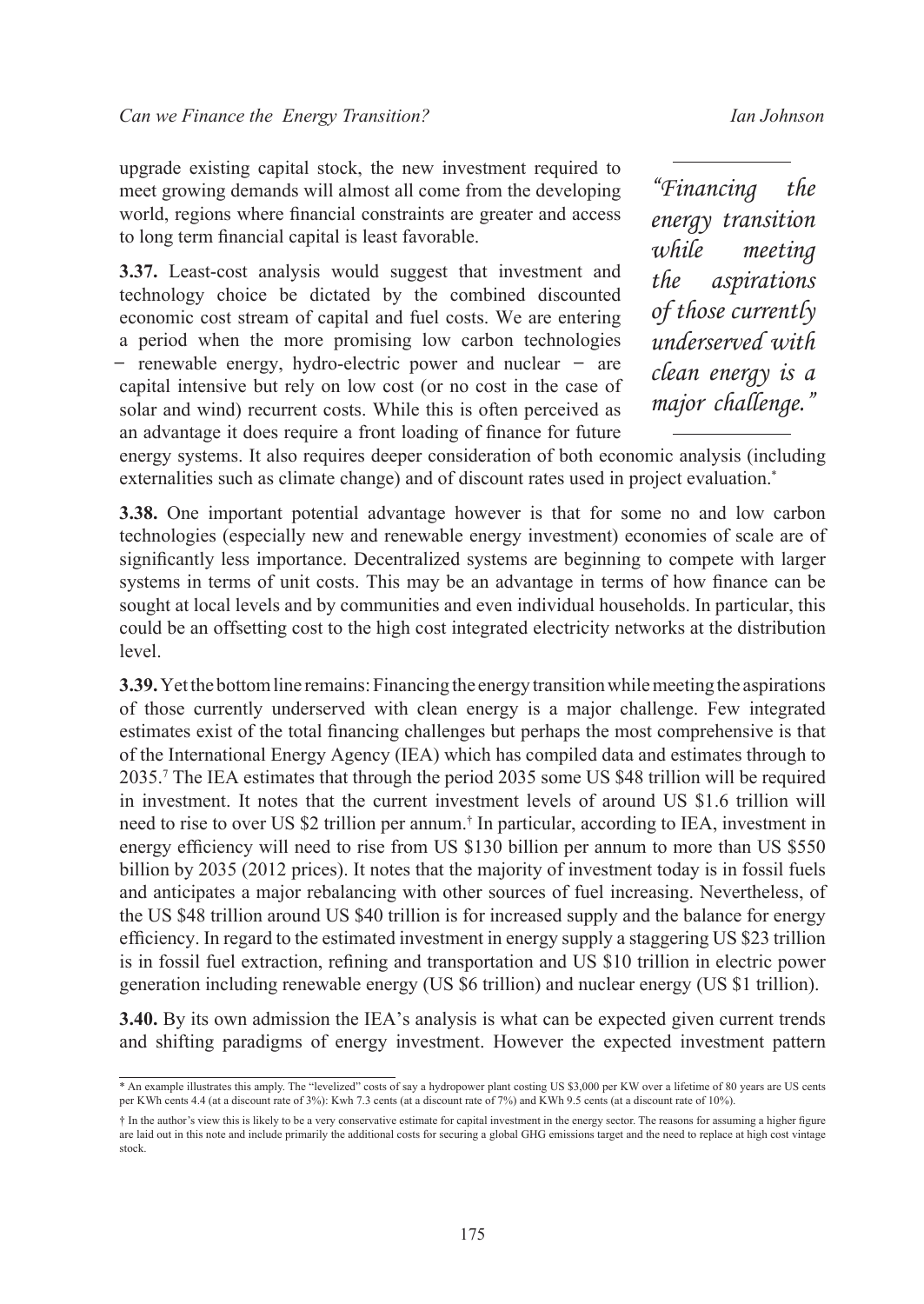reported by IEA falls well short of reaching agreed climate stabilization goals. Neither market signals nor government resolve currently appears strong enough to suggest a more dramatic strategy. Delays in reaching such an agreement simply increase the costs that will eventually have to be incurred. Furthermore, the costs of nuclear decommissioning may be understated, as reported costs are often well below actual costs. The likelihood is that to meet the goal of modern clean energy available to all and simultaneously meet the climate stabilization goal will require an even larger investment strategy. Even the doubling of energy investment in no carbon and high efficiency may be insufficient. Quite what the correct overall number should be is perhaps impossible to say as feedback loops on GDP growth, changing costs in technology, and uncertain policy environments must be taken into account. What we do know is that financing the growth and transition of the global energy sector represents a major challenge: it is a very big deal.

*"What is clear is that any attempt to transform the energy sector into a sector charged with delivering energy efficiently in a manner that ensures it is, in turn, consumed efficiently must start with a re-calibration of pricing policy problem."*

# **4. The Financing of the Energy Transition**

**4.1.** There are many challenges to financing the energy transition and meeting future demand. For cash-strapped developing countries the search for long term capital at the scale required is particularly onerous. Many developing countries also find it a challenge to mobilize domestic (local) funds to meet local costs, especially in the distribution of electricity.

**4.2.** During the 1990s the wave of free market euphoria failed to bypass the energy and electricity sector. Markets, free and under-regulated, were expected to drive private investment into the energy sector both at an unprecedented scale and with optimal results. Nothing could be further from the truth. Electric utilities\* were expected to practice full cost recovery in order to reduce external subsidies and to ensure full and healthy financial viability. This proved, in almost all countries, to be elusive. Despite the adherence to a free market philosophy that should have abhorred subsidies, they grew, sometimes at alarming rates. In many emerging countries it was estimated that electricity tariffs would need to rise by between twofold and tenfold<sup>8</sup> in order that consumers would pay close to the full costs of supply: a political impossibility. However, developing countries were not alone in suffering from distorted pricing and subsidy policies: subsidies to the nuclear industry and for renewable energy were also prevalent.

**4.3.** What is clear is that any attempt to transform the energy sector into a sector charged with delivering energy efficiently in a manner that ensures it is, in turn, consumed efficiently must start with a re-calibration of pricing policy. Broad-based subsidies are rarely the best

 $\overline{a}$   $\overline{b}$  a similar hope was that water utilities would follow a similar path. Water subsidies may be as large as energy subsidies and sub-optimal investment and operating practices remain widespread in the water sector.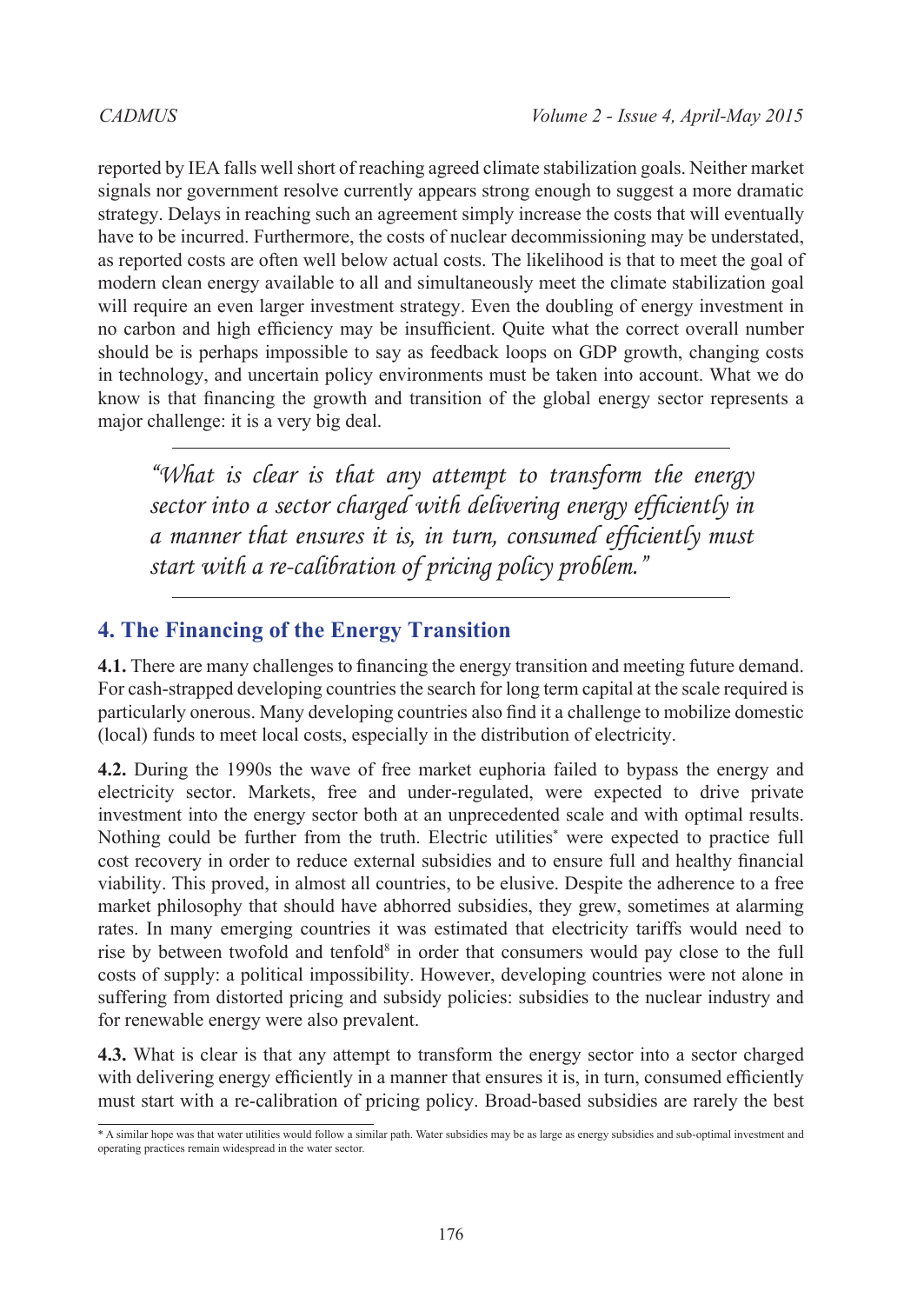way of achieving selective goals (poverty reduction, technology stimulation etc.). However, it is equally clear that the immediate dismantling of energy subsidies has little chance of winning favor in political circles. What is needed is a smart "energy" pricing policy that is comprehensive, reduces major distortions and negative impacts, and is introduced in a sequential, prudent manner to allow political acceptance and time for adjustment. The design of such policies is beyond the scope of this note but it is clear that a goal of reaching *first,* the elimination of the financial subsidy followed *secondly,* by the elimination of the economic subsidy (especially through the inclusion of a price for carbon), should be a matter of priority for all countries: ideally a global debate and acceptance of such measures would also reduce the highly sensitive issue of competitiveness: an emerging sore point in the renewable energy debate.\* Full economic pricing would have the triple advantages of reducing overall energy demand and energy capital demand; encouraging economic fuel switching; and providing significant domestic finance to cover costs and contribute to expansion programs.

*"It is clear that we have a financial sector out of control, divorced from the real economy and incapable of providing the liquidity at the scale needed to address key sectors of the real economy."*

**4.4.** Improved pricing regimes could also pave the way for promoting another key element in financing the energy transition: the need to ensure that investment plans are based on least economic cost. As noted earlier, a major element of the economic subsidy is that poor investment choice and sub-optimal decision making on technology choice increases costs. The corollary of the free market spirit of the 1990s was that careful energy system planning was thrown out of the window and in came project by project analysis, simplistic independent cost curves (with no added systems costs for reserve margins), and poor technical options. In the electric power sector there is likely little doubt that sub-optimal investment strategies were implemented in many countries of the world. A return to system planning, especially in the electric power sector should be encouraged: it could lower reserve margins, encourage synergy between technologies and reduce capacity costs for meeting peak demand.<sup>†</sup> A new development in advocating for a clear carbon price is gathering support. Led by the World Bank it now has a number of countries supporting a price for carbon to be used in investment and policy decisions. A global carbon tax would not only facilitate revenue but would also shift investment behavior and appetite towards no carbon technologies: it would help level the pricing playing field. Furthermore it would facilitate the promotion of a new generation of carbon markets, of which the majority of finance would be for the energy sector. Just how high such a tax should be is a matter for debate: views on the range are considerable.

<sup>\*</sup> *The Economist* magazine recently reported on the concerns of German consumers and German industry where the claim is that feed in tariffs and renewable energy targets have made German electricity an issue of global competitiveness. The claim is that German electricity prices are now double those of the USA.

<sup>†</sup> For example, system reserve margins (for planned and unplanned outages) can be lowered for the total system. Optimizing the mix of technologies and fuel use can result in considerable recurrent cost savings.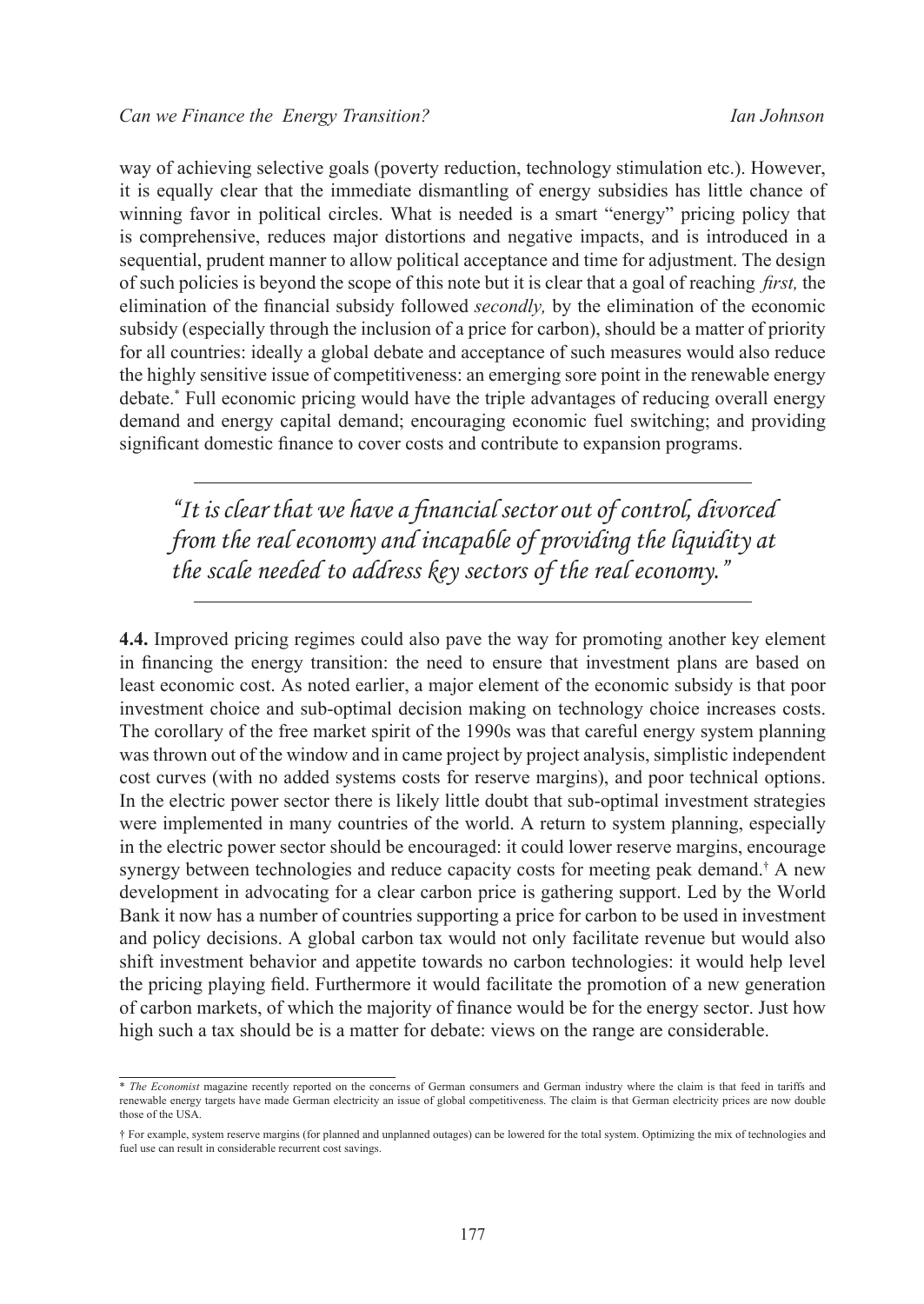**4.5.** But even if full economic pricing could be realized and even if improved system planning reduced the overall demand for local and foreign funds, new finance will be required. Better pricing and investment decisions would likely shave off several percentage points of investment requirement but the balance finance is still large and looming. The pious hope that markets and private capital would do it all now needs to be replaced by a healthy sense of pragmatism. Moving the world towards an efficient and effective global energy sector will result in both private and public gains: Energy is both a private good and a public good. As climate change concerns escalate, the energy sector has emerged as the primary carrier of the most important global public good of our era, climate change.

**4.6.** A new wave of financial innovation is required, especially in the mobilization of private capital. But a start must be made in reforming the financial sector from where such resources must be drawn. A discussion on the current financial sector is beyond the scope of this note\* yet it is clear that we have a financial sector out of control, divorced from the real economy and incapable of providing the liquidity at the scale needed to address key sectors of the real economy. Furthermore, as some of the investments required produce only public good benefits (e.g. nuclear decommissioning, R and D in renewable energy) and as the bulk of new investment is in low income (and perceived riskier countries) the ability of turning financial markets to address the scale of the investment will require enlightened public policy and potentially new partnership arrangements.

**4.7.** While equity will play a role, especially in smaller scale energy markets and technologies the bulk of new funding for large scale investments will need to be provided through long term debt instruments.† Raising funds through debt markets requires either direct lending through a variety of sources or creating long-term debt through the bond market. For many developing countries Foreign Direct Investment (FDI) has dried up and international finance institutions' funding remains a relatively small source of total finance.

**4.8.** Dedicated climate finance has also facilitated investment especially in the small scale renewable energy sub-sectors. The Kyoto Protocol's Clean Development Mechanism (CDM); the Global Environment Facility (GEF); and dedicated bilateral climate funds have played an important role in renewable energy development and in pioneering new no carbon energy technologies (such as methane capture, biomass etc.) and building knowledge in developing countries. The newly created Green Fund will also play a role in the future, although it has yet to disburse substantial funds.‡

<sup>\*</sup> However see article, Crises and Opportunities: A Manifesto for Change by Ian Johnson and Garry Jacobs in *Cadmus* (the journal of the World Academy of Art and Science (WAAS)) which outlines some of the main challenges facing the financial sector. [http://cadmusjournal.org/article/issue-5/crises-and](http://cadmusjournal.org/article/issue-5/crises-and-opportunities-manifesto-change)opportunities-manifesto-cha

<sup>†</sup> Bloomberg notes that both solar and wind were the main recipients of equity capital, although even in these two subsectors 2012 witnessed a modest decline. Equity interest in bio-fuels and biomass witnessed a major reduction, by 63% and 33% respectively, suggesting that investor appetite in these two sub-sectors may be waning.

<sup>‡</sup> There are a myriad of specialized climate funds dedicated to both mitigation and adaptation. Despite their rapid growth they remain relatively modest. The World Bank's carbon funds have been in existence for about a decade and have provided funding of around US \$4 billion. In 2010, Governments made a pledge to provide by 2020 US \$100 billion per annum (drawn from public and private sources) and to put in place a "fast track" funding of US \$30 billion. These funds are not dedicated solely for the energy sector but some part will likely be used to fund energy efficiency schemes, renewable energy and hydro-electric projects.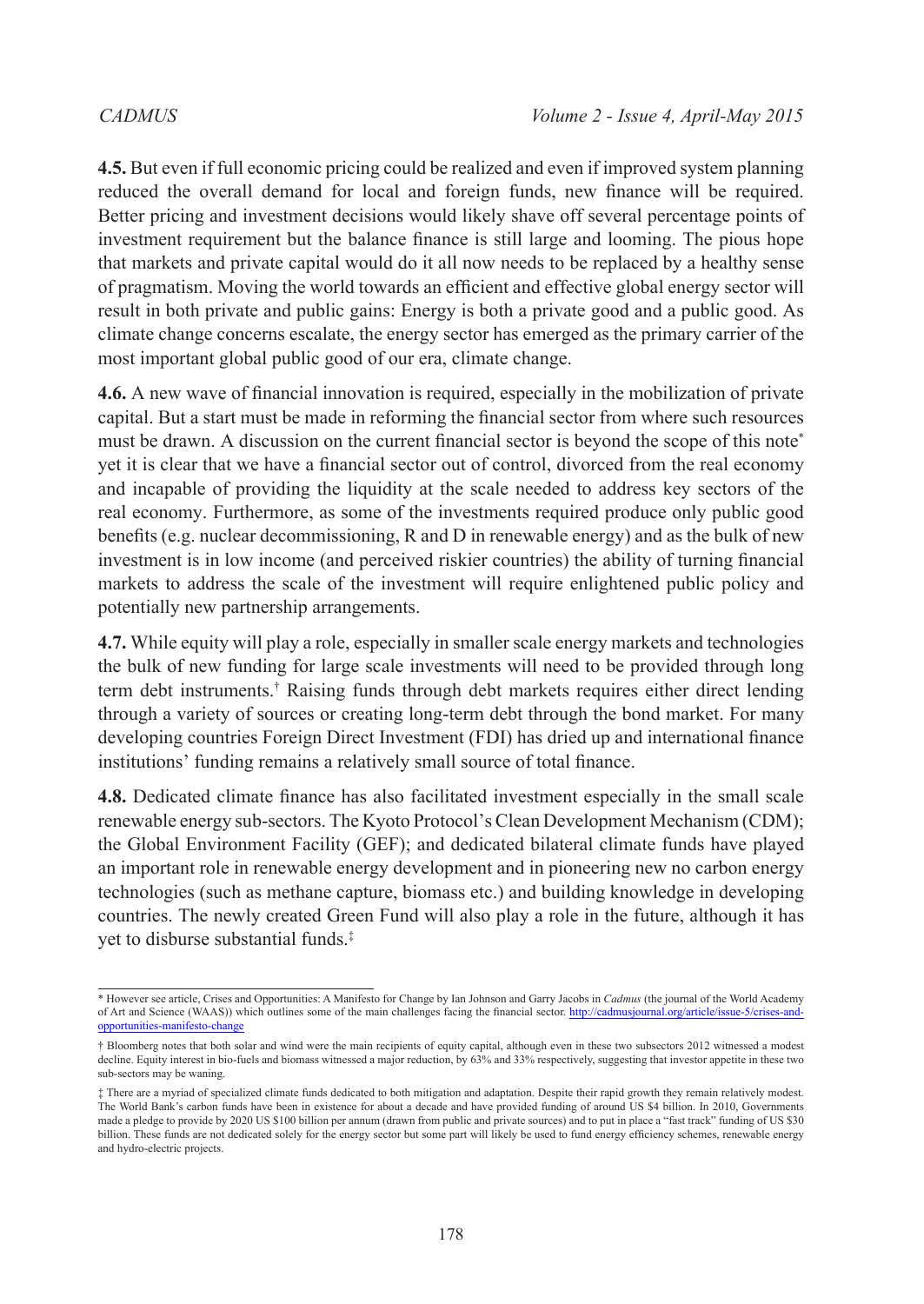**4.9.** Long term institutional investors such as pension funds are a potential major financier.\* However, given that the bulk of investment needs is in emerging economies, with higher than average perceived risk, the potential for scaling up these funding sources has yet to be realized.

**4.10.** In a similar vein, the newly emerged sovereign wealth funds offer enormous potential also. Sovereign wealth funds have grown appreciably over the last two decades. Many come from the exploitation of natural resources (mainly from oil revenues) and are under the guardianship of governments. In many respects these should be ideally positioned to finance a major expansion of the energy transition. In total some US \$20 trillion of funds were under sovereign wealth management.†

*"Clean energy is not just about turning on a light switch; it is an integral element of a changed lifestyle and a changed ethos."*

**4.11.** Unlocking institutional and sovereign wealth funds for the energy transition and at a commensurate scale represents a major challenge. The fact that these funds are under public management may make them more amenable to taking a longer term view of investment and to incorporating new public good standards related to climate change. In time, institutional capital could be motivated to become a major financier of the energy transition.

**4.12.** The fixed income bond market is currently estimated to have assets of around US \$80 trillion. Over the past few years an attempt has been made to earmark some of these bonds to focus on climate change and other environmental investments. The rise in "Green Bonds" over the past five years has been remarkable. This year has been a record year for the issuance of green bonds: a record US \$16.6 billion has been issued with the expectation that by the year's end some US \$40 billion will have been issued, triple that of 2013.<sup>[9](#page-21-8)</sup> Of course this is a small fraction (less than 1%) of the total global bond market but it nevertheless represents an important funding source. Many for these bonds focus on clean energy or on specific subsectors such as wind, solar etc. Green bonds are provided from private capital,‡ government backed bonds, and multilateral banks.<sup>§</sup> A forward looking carbon price together with clear rules and accountabilities related to use of funds could encourage new entrants into the green bond market. Given the public good nature of climate change some public private partnership finance could also be warranted.

### **5. Conclusion**

**5.1.** The urgent challenge of accelerating a major global energy transition is daunting.

<sup>\*</sup> For example the USA and Canadian pension funds have been active financiers of long-term investment in natural gas and natural gas infrastructure. See also report by the World Pensions Council (WPC).

<sup>†</sup> This included US \$5.78 trillion (directly in sovereign wealth funds); US \$7.20 trillion (in pension reserve funds); and US \$8.1 trillion (in foreign exchange reserve funds).

<sup>‡</sup> Bloomberg notes that while "bonds issued by corporations with proceeds ring fenced to green investments their repayments are from general corporate funds. Issuers have not been able to realise pricing advantages through green labelling as investors are unwilling to take lower than expected coupons simply for the ability to "go green". This is an important finding as it places pressure on project developers to deliver quality investments.

<sup>§</sup> The World Bank Group and IFC have, since 2008, issued bonds valued at US \$10 billion.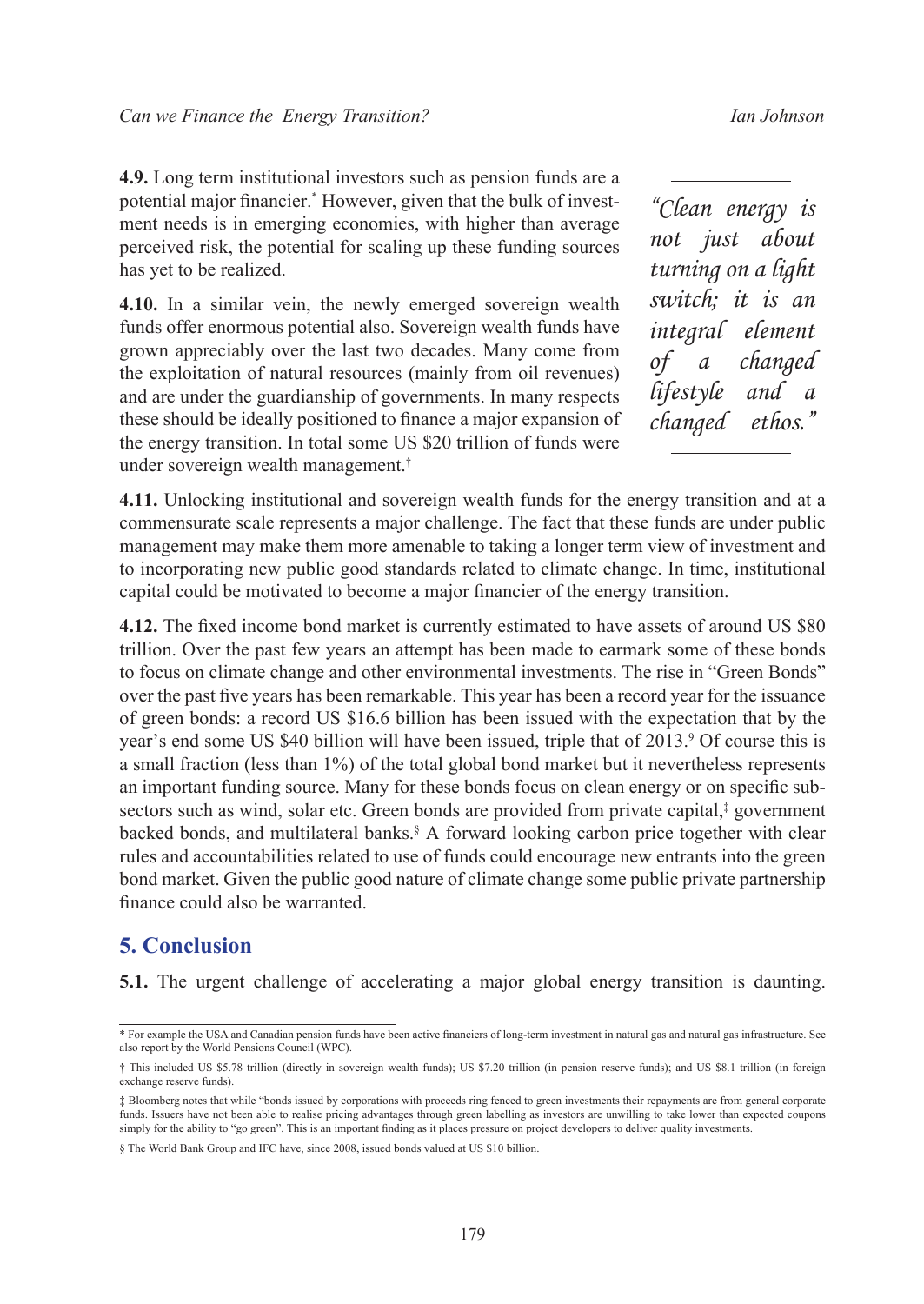Providing clean and modern energy to all requires complex policy choices and difficult financing decisions. The energy sector is perhaps the most pivotal in the fight against climate change. Clean energy is not just about turning on a light switch; it is an integral element of a changed lifestyle and a changed ethos. The changes needed revolve around difficult technical, pricing and financing choices. Yet the direction of change is obvious if we want to meet the twin objectives of moving to an energy-poverty free world and a world that manages within the safe limits of anthropogenic climate change: essentially a world of carbon free energy and energy access for all.

**5.2.** A start must be made on pricing the planet's scarce energy resources in line with their real values and resource cost. We need to eliminate financial subsidies and then impose a carbon tax. This need not occur overnight; it can be phased in over a period and protective measures for those negatively affected can be easily designed: indeed unraveling the network of subsidies and designing a new level-pricing "playing field" requires careful assessment as relative prices between energy sources are as important as absolute prices. Energy subsidies are not free gifts as they simply transfer funds from one part of the economy to another. They are often the least efficient means to meet social objectives. In a similar manner a carbon tax should not be viewed as yet another punitive revenue earning tax but rather a means to price the negative externality of climate change. This requires communications skills: an unholy alliance between economists and communications specialists.

**5.3.** Funding needs are large. The IEA estimates, which are, in the author's view too low, of US \$2 trillion per annum are already eye watering and yet even this level of investment is insufficient to meet climate goals of a  $2^{\circ}$ C stabilization and price contingencies on such investments as nuclear power plant decommissioning or cost over-runs of large scale energy investments have not been factored in. The reality is that significantly more than US \$2 trillion per annum will be required. This suggests that the following actions are central to energy policy reform:

- Major investment is required in energy demand management both to conserve energy and to reduce capital expenditures. Attention is required, in the electricity sector, to reducing and managing peak demand in order to reduce capital expenditures. Such actions represent the highest economic and financial return to the energy sector. In particular attention should be paid to off-peak no-carbon activities such as domestic and commercial heating and cooling and potentially electric automobiles.\*
- Energy subsidies, as noted, must be addressed as a matter of great urgency. They not only drain the sector of critical funds but also induce highly sub-optimal investment and energy use. Attention is not only needed to reduce financial subsidies but also to address economic subsidies, in particular, setting a price for carbon: a price that will clearly induce inter-fuel substitution towards non-carbon investment. There is a great deal of confusion and a wide range of metrics surrounding energy subsidies, especially how

<sup>\*</sup> The growth in electric automobiles could be a "life saver" for the electric utilities industry as it would allow for off-peak (over-night) charging at a large scale. It must be recalled that energy saving in the electric sector is the environmentalist's dream but the accountant's nightmare! For every KWh saved is one unit less of revenue.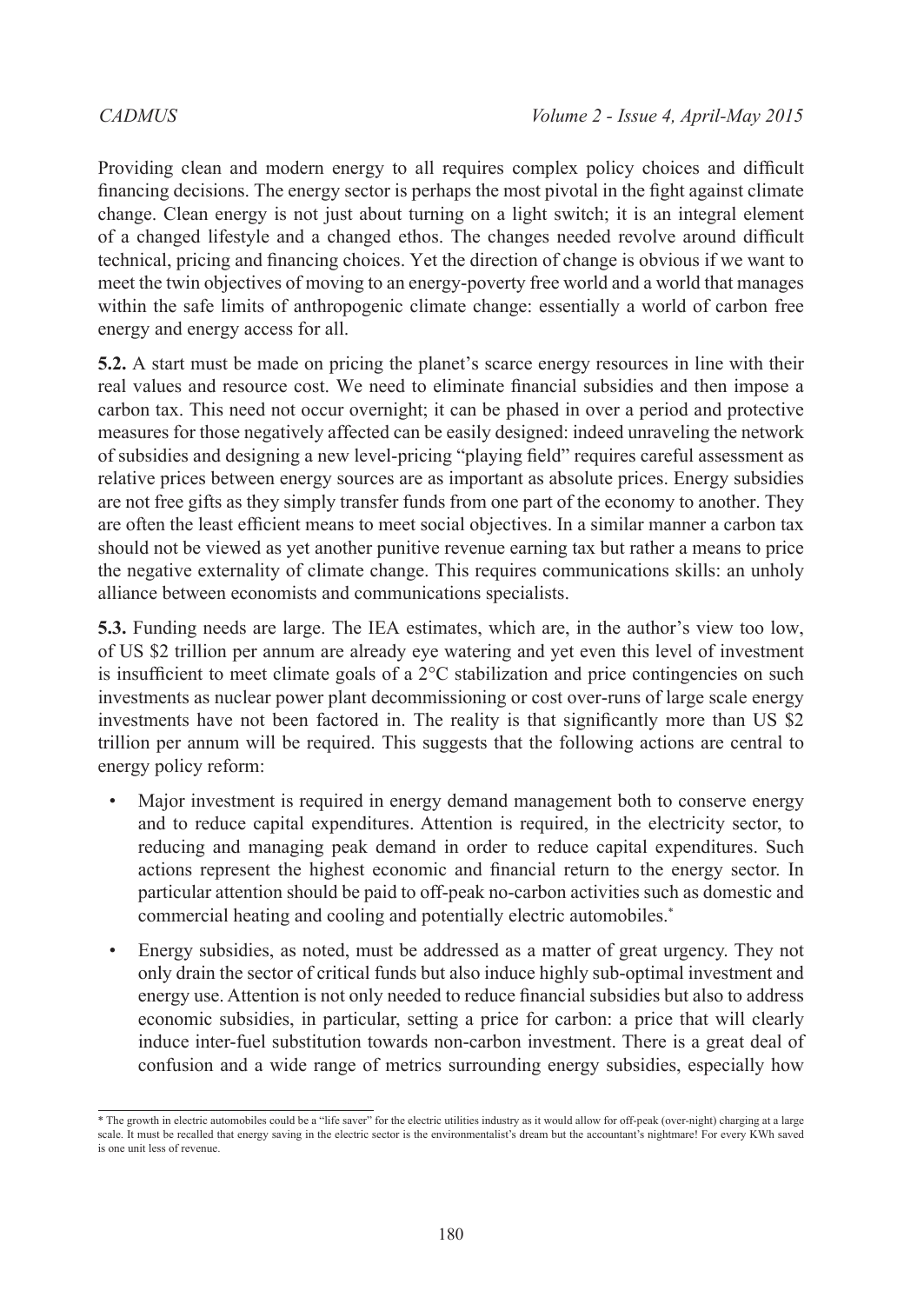to account for economic subsidies and subsidies to capital investment. An important policy dialogue is needed on the basis of a clear understanding of the flows, drivers and consequences of the wide array of subsidies provided to the sector.

- Efforts must be turned towards least-cost economic planning in the energy sector to ensure that synergies between and within investments are made. This is not a call to return to top-down centralized planning but rather a call to recognize that the energy sector is more efficient when it operates as a system rather than when it operates as a set of discrete and independent projects. Good planning can pave the way for good investment and improved operational management.
- Least cost energy expansion programs that build in climate concerns are likely to lead to higher capital cost but lower recurrent cost expenditures. Accounting and economic rules that require highly positive discount rates or inappropriate depreciation rules need to be adjusted. Such investments, with the possible exception of nuclear power, reduce long-term risk by sourcing a secure and low cost energy supply.
- High priority should be given to upgrading, life extension and efficiency improvements in the production of electricity, especially in the hydro and thermal power sector.
- Informed public debate on technology choice, real costs and next generation decisions is needed. Today the debate is obfuscated by misunderstanding of real resource costs and needs to take place if there is to be a consensus about moving towards a noncarbon energy world. In particular, the current debate on "fracking" and new and nonconventional oil and gas sources offers an opportunity to graft on a broader debate around the real costs and risks of future choices. An increased understanding of the efficacy and costs of carbon capture and storage is needed as this may also be an area that requires considerable increase in funding.
- Assistance will be needed at the level of distribution (especially of electricity) to seek out low cost options and where local funding constraints are a major impediment.

**5.4.** The financial sector needs urgent reform. It needs to become closer to the real economy and provide the requisite finance. It needs a major retrofit to be made fit for purpose: providing much needed liquidity for the global transition (on energy and other forms of infrastructure). Long term finance is required; new metrics are needed and internal money transfers by way of speculation and non-productive investment must be mitigated. There is a strong role for public policy to set out new rules of the game for the financial and banking sector and for investment in long-term assets that have high upfront costs.

**5.5.** The rich world must step up to the plate by offering inducements to crowd in private and quasi-public institutional capital. In this regard sovereign wealth funds may have a critical role to play. However, to do so will require enlightened public policy and clear standards, metrics, independent rating of assets etc. The public sector can also play a major role in reviving the carbon market, either through a reformed Clean Development Mechanism (CDM) or by other means. Developing a sufficiently large carbon price would offer a major inducement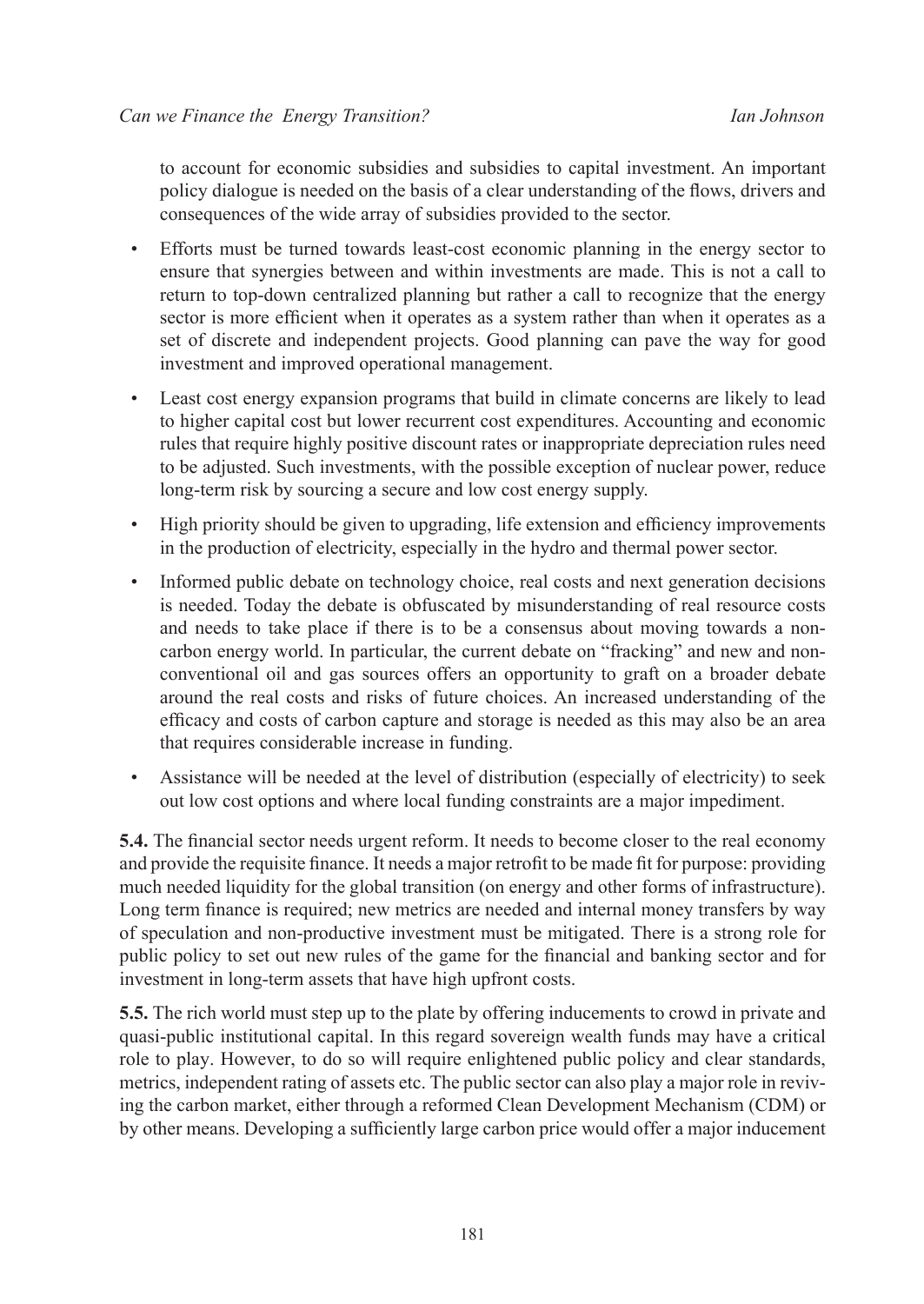to expanding the carbon market\* and providing much needed liquidity to small and mediumsized firms operating in the energy efficiency and renewable energy space.

**5.6.** The public sector will also need to play a role in securing the public good benefits of future investment. With regard to the large and ever increasing cost of decommissioning the stock of vintage nuclear facilities it is likely that special purpose funding instruments will be needed. Such funds are likely to be special purpose public funds and not conflated with energy investment *per se*. †

**5.7.** The international financial system needs to be expanded to provide funding to least developed countries. The current level of finance provided, whether through lending or through special purpose climate and clean energy funds is too low. Governments must immediately meet their obligations of funding climate change at a level of US \$100 billion per annum and demonstrate unambiguous and significant progress towards that goal.

**5.8.** Efforts to sequester part of the bond market and drive it towards clean energy are welcome and should be intensified. This again will likely require some level of public support. International Financial Institutions (IFI) bond issuance should also be supported and expanded. There appears to be no reason why bond markets (with an appropriate public support system) could not be expanded exponentially to facilitate clean energy investment.

**5.9.** The above actions, *prima facie*, appear almost un-surmountable. They are not. What is required is careful and prudent analysis as the basis for sound public policymaking. The rich world has a special responsibility to lead: while it has vintage stock issues to deal with and a heavy nuclear power legacy to fund, it also has the luxury of low growth energy demand and high income. It must take the lead in setting a fair carbon price, in meeting its "differentiated obligations" under the climate treaty, and it must increase the volume of funding and nonfunding assistance to the energy economies of the developing world where over 80% of total investment will be directed.

**5.10.** Difficult financing decisions will no doubt need to be taken to meet both legitimate energy needs and to de-carbonize the sector. The energy transition will take time to complete, perhaps several decades. In the meantime urgent actions will be required to meet the challenges of climate change.‡ Land management and attention to the forestry sector can offer low cost opportunities to sequester large amounts of carbon at relatively low cost and, in doing so, buy strategic time for the energy transition to be completed. A "30 year land wedge" geared towards carbon sequestration could offer opportunities to provide the space for that transition.

*Author Contact Information Email: [ianjohnson1@msn.com](mailto:ianjohnson1%40msn.com?subject=)*

<sup>\*</sup> Other factors include a stable regulatory regime for carbon markets including potentially a price stabilization scheme. At the present time many independent carbon market schemes are in existence: a degree of rationalization would likely induce an expansion in this market.

<sup>†</sup> Other factors related to safety, security and military concerns will also be factored in.

<sup>‡</sup> This note has not focused on climate change per se but only as it affects the technical and policy choices affecting the energy sector. A more comprehensive view of actions for mitigating and adapting to climate change is beyond the scope of this note.